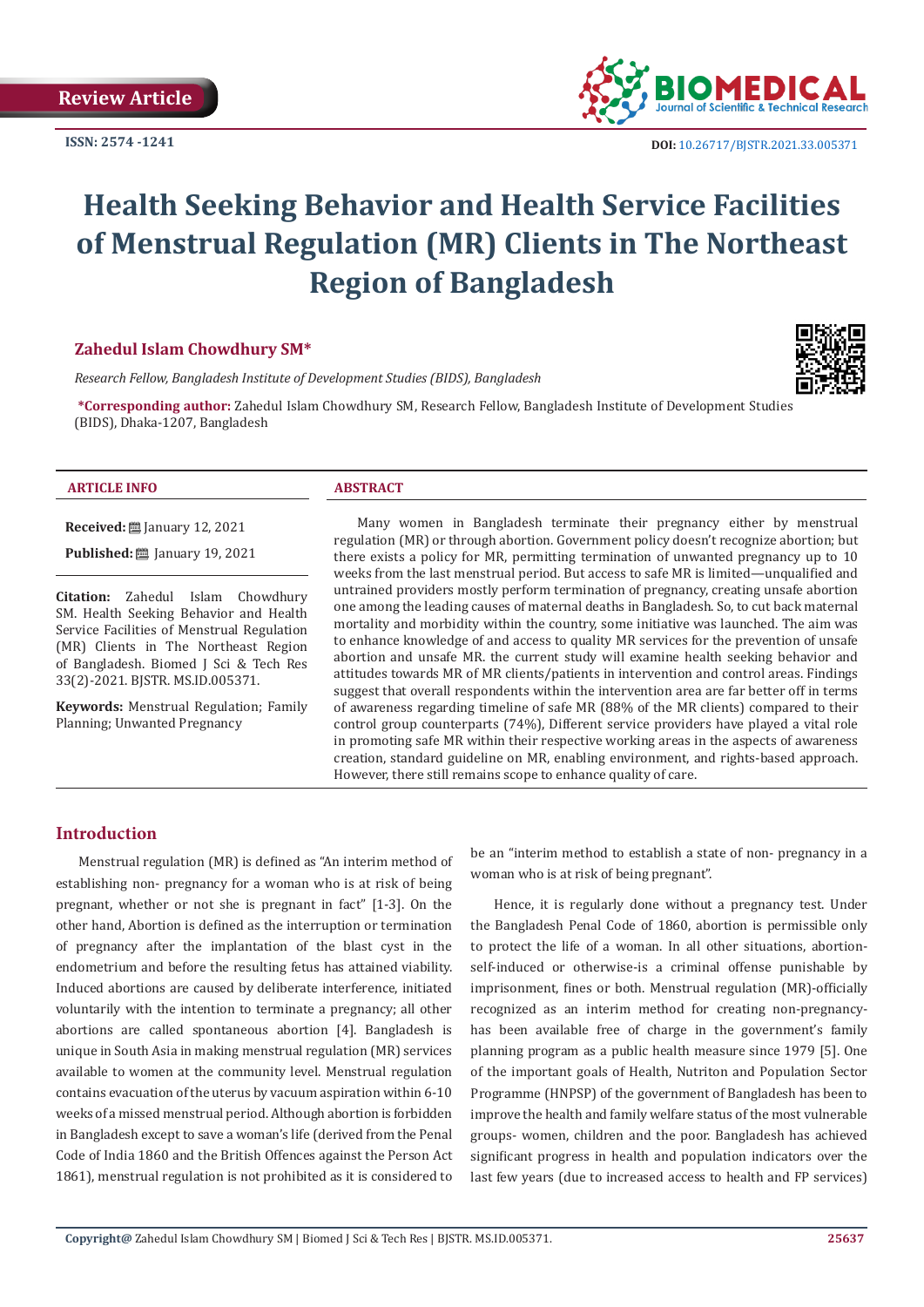through a combination of facility level, community and household level service provision strategies. The fertility transition is already underway in the country and the success of the immunization program is most impressive, including reductions in infant and child mortality.

The contraceptive prevalence rate has already reached more than 50% level. On an average, women in Bangladesh now give birth to only 2.3 children as compared to 6.3 children in the mid 1970s. More than 50 per cent of married couples of reproductive age have been protected by modern contraception now as compared to only 8 per cent in the early seventies. The expectation of life at birth for both sexes has increased from about 45 years in the mid 1970s to 66.7 years in 2008. These are some of the notable changes that have occurred in the demographic profile of Bangladesh. It is remarkable that despite adverse socio-economic environment, commendable success in reproductive and child health has been achieved over the period of three decades. The infant mortality rate showed a steady decline from 150 deaths per 1000 live births in 1973 to 94 in 1991, 47 by 2007 [6] and 43 in 2011 [7], while the under five-mortality rate declined from around 260 deaths per 1000 live births to only 53 over the same period (NIPORT 2011). Immunization coverage at the age of 12 months increased from as low as 54% in 1990 to 82.5% in 2011 and the country is expecting to attain polio-free status very soon [8].

#### **Objectives**

The main purpose of the present study is to assess whether and to what extent the interventions of the some service providers that perform MR services have an impact in terms of increasing awareness regarding MR and increasing knowledge on safe timeline and appropriate place for performing MR and to what extent has the intervention been effective in increasing the social awareness regarding MR and abortion issues and removing misconceptions related to MR. It will also examine quality and utilization of MR services of service providers including pre- and post-counseling and barriers in accessing services. The rest of the paper is organized as follows. Section 3 provides literature review, section 4 provides methodology, section 5 describes knowledge, attitudes, health seeking behavior and health service facilities of MR client regarding FP and MR and section 6 will discuss results and findings.

#### **Literature Review**

#### **Status of Maternal Mortality**

There are two indicators for monitoring the reduction of maternal mortality – maternal mortality ratio (MMR) and proportion of births attended by skilled health personnel. In 2006 the estimated MMR of Bangladesh was 290 (UNFPA), but according to BBS, the MMR is 315 for 2007 estimated from the Sample Vital Registration System (BBS, 2008). According to government statistics, maternal deaths fell by at least 60% from 1990 to 2010– 2011 [9]. Further evidence in this regard comes from the two official government studies of maternal mortality (Bangladesh Maternal Mortality Surveys, or BMMS), which were conducted in 2001 and 2010 [10]. Their results offer further evidence of this steep decline: a drop in maternal mortality of two-fifths in less than one decade. In 2011, MMR was 194. Maternal mortality has dropped considerably in Bangladesh over the past few decades. Some of that declinethough exactly how much cannot be quantified-is likely attributable to the country's menstrual regulation (MR) program, which allows women to establish non-pregnancy safely after a missed period and thus avoid recourse to unsafe abortion [11].

According to [11] Bangladesh has succeeded in reducing deaths during pregnancy and childbirth by improving access to maternal health care and lowering fertility, especially births that pose above-average health risks (e.g., births occurring to highparity women). What makes the country unique, however, is the potential contribution of an authorized procedure—known as menstrual regulation, or MR-to "establish non- pregnancy" after a missed period [2]. A national level survey conducted during 1978- 79 found that complications from unsafe abortion played a major role in 26% of maternal deaths [12]. Similarly, a study of rural areas conducted during the 1980s found that the proportion of maternal deaths attributable to abortion was 15% [13]. However, there has been substantial improvement in this regard over the last two decades as will be clear from the following. Findings from first national maternal mortality survey of 2001 (NIPORT 2001) found a substantially lower proportion of maternal deaths attributable to abortion-only 5% of maternal deaths were related to induced abortion [14].

The 2011 BMMS found an even smaller percentage, merely 1% of maternal deaths were attributable to abortion during 2008– 2010. If this last estimate is accurate, it points to a steep decline in the proportion of maternal deaths due to unsafe abortion [10]. However, it needs to be emphasized that the various surveys used different methodologies, some methodologies were less rigorous than others. Again, surveys associated to maternal mortality in general, and of abortion related mortality in particular, are likely to suffer from recall lapse and high levels of under-reporting [9]. It is to note that Bangladesh is a moderate Muslim country with some cultural values of conservative nature. Living together with partner, extramarital sex and getting children without being married is against the norm of the society. Such women are socially excluded and their children cannot be reared as other children in the society. Women therefore try to hide their relationship with their partner, and in case of pregnancy outside wedlock, they try to abort the child in secrecy. In this backdrop, MR is considered as a tool to hide the 'sin' of secret sexual relations, and therefore is socially unacceptable in Bangladesh.

MR is also considered as a sin from religious point of view. 'Children' are considered to be 'gift of God' and any harm to them is not religiously acceptable. Moreover, there remains some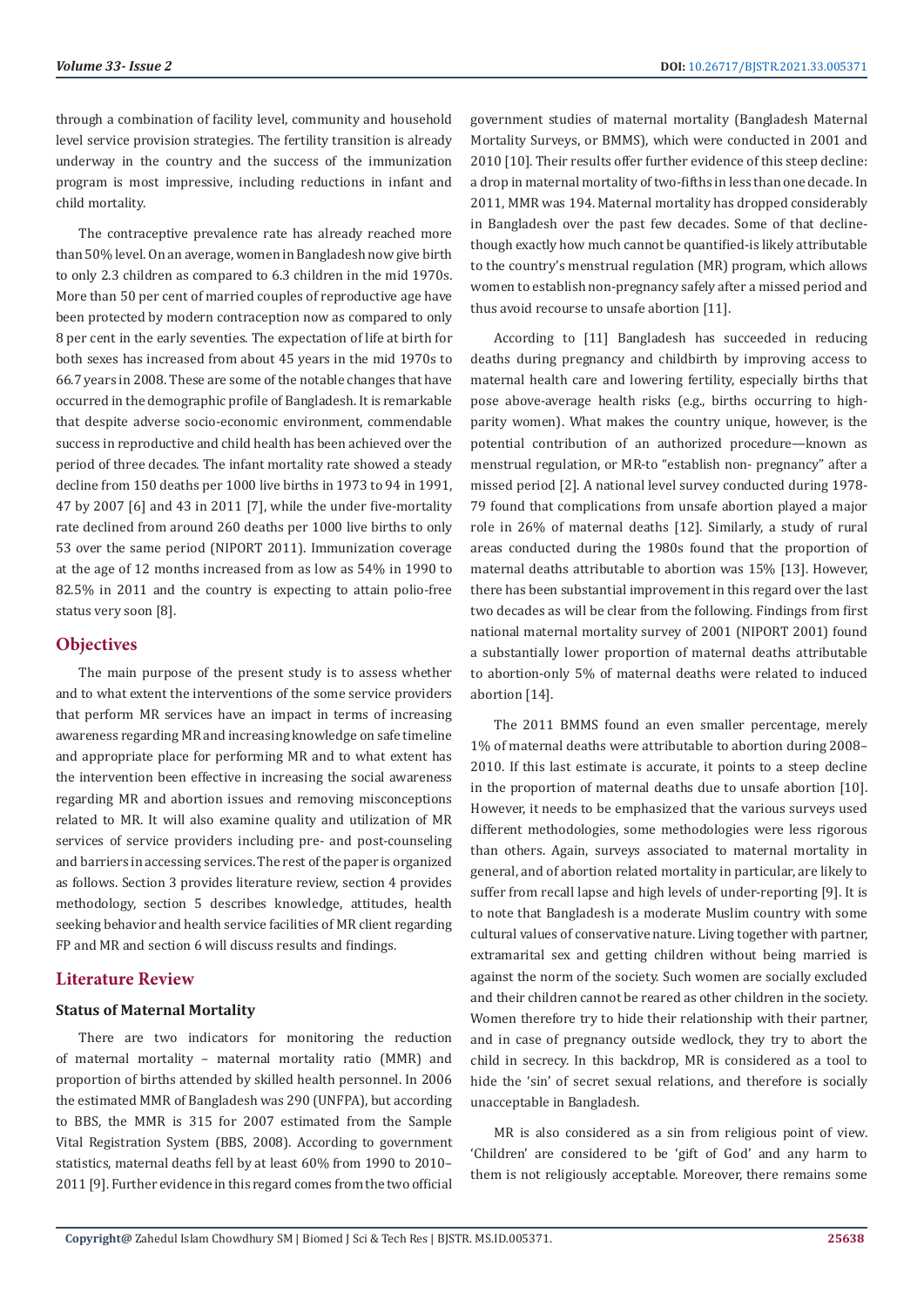misconception about the health hazards associated with MR, which makes it unpopular among general people. Social, cultural and religious norms along with some misconception make MR a sensitive issue in Bangladesh.

### **The Marie Stopes Clinic Society (MSCS)**

The Marie Stopes Clinic Society has been providing a wide range of Sexual and Reproductive Health (SRH) services including MR in Bangladesh since 1988. With the support of the Embassy of the Kingdom of the Netherlands (EKN), the following districts have been covered: Narayangonj of Dhaka division; Maulvibazar of Sylhet division; Feni under Chittagong division, and Sherpur under Dhaka division. The main goal of MSCS was to increase awareness on prevention of unwanted pregnancy and MR services and to improve quality of safe MR services. The community awareness strategy used by MSCS involved different sectors of the community: NGO field workers, male key decision makers, locally elected male and female leaders, female community support groups (FCSG), micro-credit NGO field workers, college and schoolteachers etc.

#### **The Family Planning Association of Bangladesh (FPAB)**

The Family Planning Association of Bangladesh is a member of the International Planned Parenthood Federation (IPPF) and has been working in Bangladesh since 1953. It is the oldest NGO in Bangladesh and provides a range of reproductive health, family planning services, including MR services. The project has been applied at six FPAB clinics in six districts: Barisal, Chittagong, Sylhet, Jhalakati, Magura and Netrokona. In order to encourage community awareness, reproductive health promoters (RHP) have been used to disseminate the key messages to the community.

#### **The Menstrual Regulation (MR) Program in Bangladesh**

The exceptional contribution of MR to women's health care in Bangladesh dates from the early 1970s. During the early 1970s, the government of Bangladesh introduced MR services in a few urban family planning clinics and district hospitals under the guidance of an expert team from Bangladesh, India, the United Kingdom, and the United States [15,16]. In 1978, the Pathfinder Fund initiated and funded the Menstrual Regulation Training and Service Programs (MRTSP) in seven government medical colleges located throughout the country, two district hospitals, and one family planning clinic. This was the start of what was to become the Menstrual Regulation Training and Services Program (MRTSP). MR services were introduced in Bangladesh in 1974 on a small scale to evaluate the feasibility of providing them nationally; in 1979, a training program was initiated in seven medical college hospitals and two district hospitals [17]. In 1979 MR was legalized and incorporated into the National Family Planning Program. The government stated unequivocally that MR services were to be available in all government hospitals and health and family planning complexes at the district and upazila levels.

In order to promote this program the government issued a circular including MR in the national family planning program and encouraging service providers to offer service in all government hospitals and health and family planning complexes (the present day UHCs) [2]. The program was designed to train government doctors, a few private doctors, and female family planning workers (Family Welfare Visitors, or FWVs, employed at upazila/union level health posts) in MR techniques. Menstrual regulation (MR) is extensively available in Bangladesh through public, NGO and private sector services, even though abortion is illegal except to save a woman's life. For more than two decades, the MR programme was run as a vertical programme. However, in1998the Government of Bangladesh introduced the Health and Population Sector Programme (HPSP) incorporating menstrual regulation into the essential services package (ESP). MR is allowed up to 10 weeks after the last menstrual period (LMP) if performed by a physician [18].

Family Welfare Visitors (FWVs) and paramedics such as subassistant community medical officers (SACMOs) are permitted to provide MR services up to eight weeks after the LMP. The mainly female FWVs have a minimum of 10 years of schooling and obtain at least 18 months' training in reproductive and child health services, including training in how to perform [19]. If MRs were universally accessible in Bangladesh, they could greatly decrease the potential need for women to have an unsafe clandestine abortion. Currently, many women who would want to get an MR face barriers to obtaining one; many of them resort to unsafe abortion as a result. Because induced abortions are legally regulated in Bangladesh, they are often practiced clandestinely in unhygienic settings, performed by untrained providers, or both. By avoiding unsafe abortions and their associated health complications, MR could have a positive impact on women's health and survival [20].

#### **Menstrual Regulation (MR) Services**

The original impetus for introducing MR services came from scientists, government and international leadership. Support for provision of this reproductive health service is broad based and includes these as well as other stake-holders such as service providers and women's rights organizations [21]. Nevertheless, studies have suggested that there is room and need for improvement in access to quality MR services. In addition, a recent review of the MR program has argued that it has been marginalized within overall health policy in Bangladesh over the last decade [19]. A government authorization rule controls MR [2], which is generally done with manual vacuum aspiration (MVA). The rule provides specific guidance for the provision of MR services, covering the kinds of providers who can deal the service, namely, doctors, family welfare visitors (FWVs) and paramedics (include providers such as Sub-Assistant Community Medical Officer-SACMO, and medical assistants); the situation of service provision, either outpatient or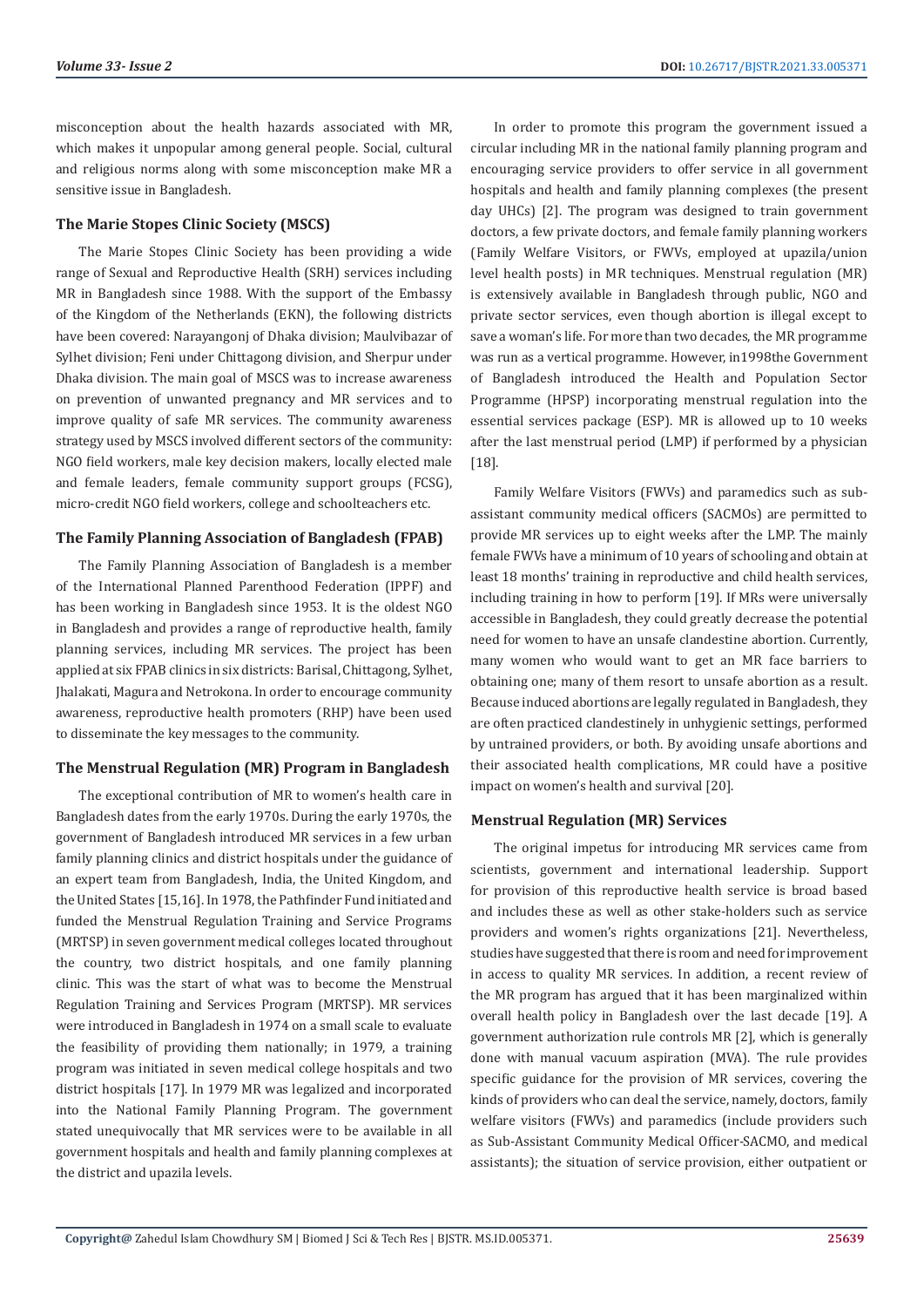inpatient; and the maximum number of weeks allowed since the last menstrual period (LMP).

Although MR is allowed up to eight weeks after LMP when performed by FWVs and paramedics, and up to 10 weeks after LMP when implemented by a physician, providers occasionally perform the procedure later as well [20-28]. Currently MR is widely practiced throughout the country and is available at all tiers, from district and higher level hospitals down to union (consisting of 15 -20 villages) level health centres. It is also available in a limited number of NGO clinics and in the private sector. Both doctors and paramedics provide MR, but at the union level, female paramedics are the only trained providers. Maternal health services in Bangladesh are provided at community and facility levels through a national network of public-sector facilities, ranging from Union Health and Family Welfare Centres (UH&FWCs), which are rural clinics staffed by FWVs and paramedics, to larger clinics called Mother and Child Welfare Centres (MCWCs) and Upazila Health Complexes (UHCs), and district hospitals. FWVs are essential actors in the provision of MR services, especially in countryside areas. At the community level, female family welfare assistants (FWAs) mainly deliver family planning services and some maternal health services to rural women.

## **Data and Methodology**

#### **Study Design**

As FPAB and MSCS are crucial service providers for performing MR services, the present study is limited to project areas of Family Planning Association of Bangladesh (FPAB) and Marie Stopes Clinic Society (MSCS) being implemented in North-east region i.e. Sylhet division – FPAB in Sylhet district and MSCS in Maulvibazar district. The catchment area of the FPAB project in Sylhet district is the periurban area of the city of Sylhet and the surrounding rural areas (covering Sylhet Sadar Upazila and South Surma Upazila), while

the catchment area of the Marie Stopes project in Maulvibazar is the whole of Maulvibaza district. Two upazilas from Sylhet and from Maulvibazar each were covered, which are considered as 'intervention' area. For comparison purposes, two upazilas from Habigonj district (where FPAB and MSCS are absent) are selected as 'control area'.

#### **Selection of Respondents for Survey**

The survey covered 200 MR clients in project/intervention area and 100 MR clients in control area. In each district, the sample comprised one district hospital (DH), two Upazila Health Complexes (UHCs), and four Union Health and Family Welfare Centres (HFWCs). Total facilities covered included 3 District Hospitals (DHs), 6 Upazila Health Complexes (UHCs), and 12 Union Health and Family Welfare Centres (UHFWCs). In addition, FPAB clinic in Sylhet and MSCS clinic in Maulvibazar have also been covered.

#### **Qualitative Data Collection Methods**

The study also observed the role of service providers to measure their knowledge on job responsibility, thoughts on the quality of MR services, extent of follow-up services and so on. In-depth interviews were conducted with managers in health facilities and health care providers at different levels. Key Informant Interview (KII) of program managers included: Civil Surgeons at the district hospital (DH) and program managers/project directors of FPAB/ MSCS, Upazila Health and Family Planning Officer (UHFPO) at the Upazila Health Complex (UHC), Sub-Assistant Community Medical Officer (SACMO) at the UHFWC etc; while interview of service providers included: doctors, nurses and health assistants/ FWVs/ FWAs working at the health facilities in study locations. Information was obtained on constraints regarding hospital management and improving efficiency of service delivery, and other related aspects of quality of care. Guidelines were prepared for KIIs.

# **Family Planning (Fp) Practices and Health Seeking Behavior Of Menstrual Regulation (Mr) Clients**

#### **Background of the MR Clients**

**Table 1:** Percentage Distribution of MR Clients by Number of Children Born Alive and Currently Living: by Area.

| <b>Indicators</b>                     |                                     | <b>Intervention Areas</b> |             | <b>Control Area</b> | <b>All</b> |  |
|---------------------------------------|-------------------------------------|---------------------------|-------------|---------------------|------------|--|
| <b>Characteristics</b>                | <b>Sylhet</b><br><b>Maulvibazar</b> |                           | <b>Both</b> | Habigonj            |            |  |
| Average no. of Children born alive    | 2.68                                | 2.60                      | 2.64        | 3.40                | 2.89       |  |
| Minimum                               | $\Omega$                            | $\mathbf{0}$              | $\Omega$    | $\Omega$            | $\Omega$   |  |
| Maximum                               | 9                                   | 11                        | 10          | 13                  | 13         |  |
| Average no. of Children who are dead  | 0.31                                | 0.18                      | 0.25        | 0.42                | 0.30       |  |
| Minimum                               | $\Omega$                            | $\mathbf{0}$              | $\Omega$    | $\Omega$            | $\Omega$   |  |
| Maximum                               | 4                                   | 2                         | 3           | 3                   | 4          |  |
| Mean no. of Children currently living | 2.37                                | 2.42                      | 2.40        | 2.98                | 2.59       |  |
| Minimum                               | $\Omega$                            | $\mathbf{0}$              | 0           | $\mathbf{0}$        | $\Omega$   |  |
| Maximum                               | 7                                   | 10                        | 8.5         | 11                  | 11         |  |
| Age of the youngest child (Years)     | 3.90                                | 5.28                      | 4.60        | 4.02                | 4.38       |  |
| Minimum                               | $\Omega$                            | $\Omega$                  | $\Omega$    | 1                   | $\Omega$   |  |
| Maximum                               | 18                                  | 16                        | 17          | 15                  | 18         |  |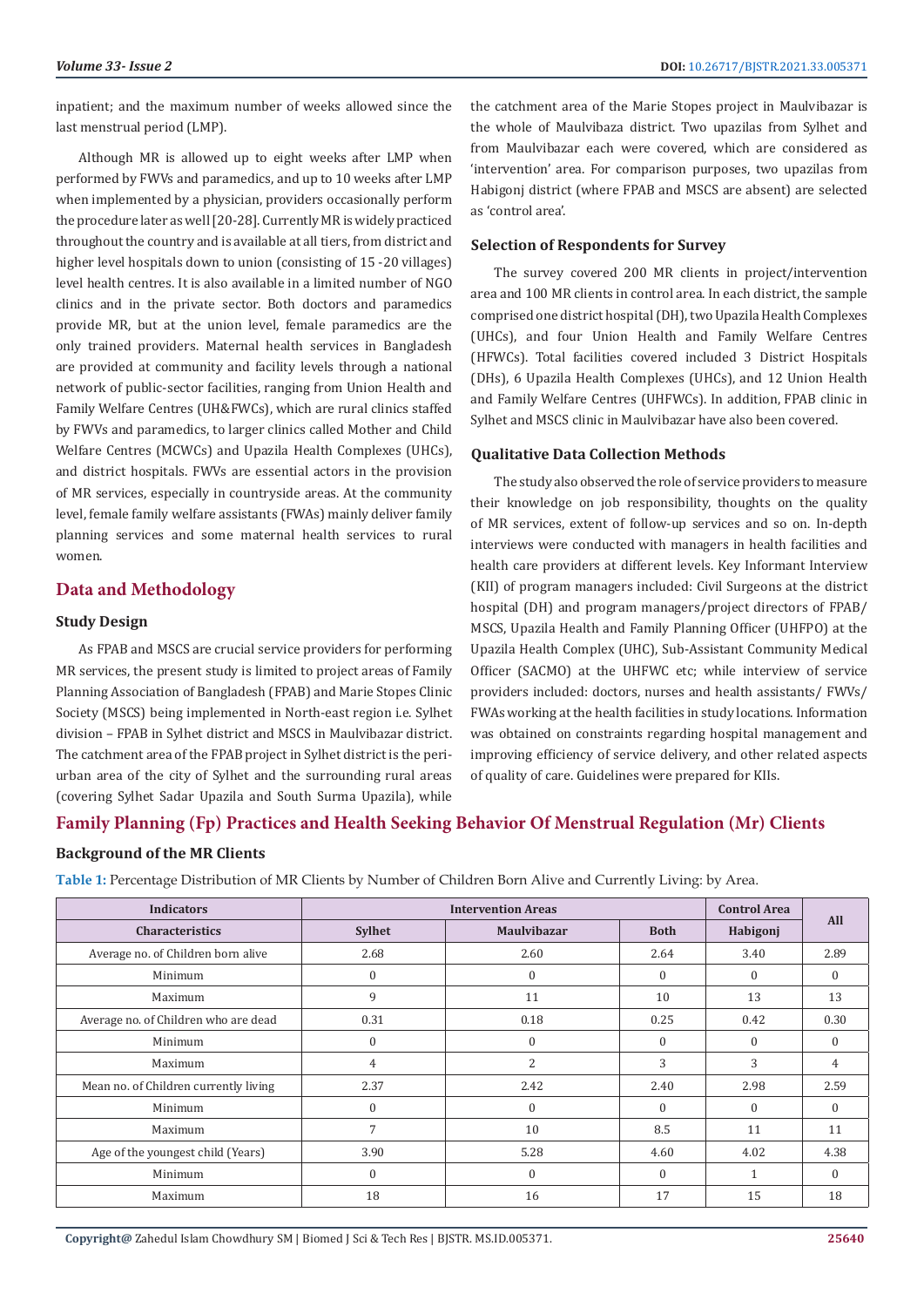MR clients were located with the help of key informants and through field- level health workers working in the study area. Around 55% of the MR clients were aged between 21 to 30 years, while 6% were aged between 15 to 20 years. Mean age of MR clients was 29 years. Little variation was found in age distribution of MR clients between intervention and control areas. However, their level of education varied by area. The proportion of illiterate clients was higher in intervention area (31%) as compared to control area (17%). The study reveals that the average number of children born alive, children who were dead and children currently living per woman were higher in control area as compared to intervention areas (Tables 1-3).

**Table 2:** Distribution of Respondents by Number of Children Dead: by Area.

| <b>Indicators</b>    | <b>Control Area</b><br><b>Intervention Areas</b> |               |                    |               |                |               |              |               | All |               |  |
|----------------------|--------------------------------------------------|---------------|--------------------|---------------|----------------|---------------|--------------|---------------|-----|---------------|--|
| No. of children dead | Sylhet                                           |               | <b>Maulvibazar</b> |               |                | <b>Both</b>   |              | Habigonj      |     |               |  |
|                      | $\mathbf n$                                      | $\frac{0}{0}$ | $\mathbf n$        | $\frac{0}{0}$ | N              | $\frac{0}{0}$ | N            | $\frac{0}{0}$ | N   | $\frac{0}{0}$ |  |
| $\theta$             | 80                                               | 80.0          | 85                 | 85.0          | 165            | 82.5          | 71           | 71.0          | 236 | 78.7          |  |
|                      | 13                                               | 13.0          | 12                 | 12.0          | 25             | 12.5          | 19           | 19.0          | 44  | 14.7          |  |
| C.                   | 4                                                | 4.0           | 3                  | 3.0           | $\overline{ }$ | 3.5           |              | 7.0           | 14  | 4.7           |  |
| 3                    | $\overline{2}$                                   | 2.0           | $\mathbf{0}$       | 0.0           | 2              |               | 3            | 3.0           | 5   | 1.7           |  |
| 4                    |                                                  | 1.0           | $\mathbf{0}$       | 0.0           |                | 0.5           | $\mathbf{0}$ | 0.0           |     | 0.3           |  |
| Total                | 100                                              | 100.0         | 100                | 100.0         | 200            | 100.0         | 100          | 100.0         | 300 | 100.0         |  |

**Table 3:** Percentage distribution of MR Clients Who have Knowledge of Different FP Methods: by Area.

|                             | % Known       |                           |             |                     |      |  |  |  |  |
|-----------------------------|---------------|---------------------------|-------------|---------------------|------|--|--|--|--|
| <b>Knowledge of Methods</b> |               | <b>Intervention Areas</b> |             | <b>Control Area</b> | All  |  |  |  |  |
|                             | <b>Sylhet</b> | <b>Maulvibazar</b>        | <b>Both</b> | Habiganj            |      |  |  |  |  |
| Pill                        | 100.0         | 99.0                      | 99.5        | 100.0               | 99.7 |  |  |  |  |
| Emergency pill              | 26.0          | 32.0                      | 29          | 2.0                 | 20.0 |  |  |  |  |
| IUD/Copper T                | 75.0          | 99.0                      | 87          | 83.0                | 85.7 |  |  |  |  |
| Injection/Depo              | 100.0         | 100.0                     | 100         | 96.0                | 98.7 |  |  |  |  |
| Condom                      | 99.0          | 100.0                     | 99.5        | 97.0                | 98.7 |  |  |  |  |
| Implant/Norplant            | 91.0          | 98.0                      | 94.5        | 83.0                | 90.7 |  |  |  |  |
| Safe period                 | 67.0          | 82.0                      | 74.5        | 44.0                | 64.3 |  |  |  |  |
| Azol/Withdrawal             | 54.0          | 55.0                      | 54.5        | 27.0                | 45.3 |  |  |  |  |
| Ligation/Tubectomy          | 99.0          | 100.0                     | 99.5        | 88.0                | 95.7 |  |  |  |  |
| Vasectomy/NSV               | 67.0          | 97.0                      | 82          | 82.0                | 82.0 |  |  |  |  |
| <b>Other</b>                | 0.0           | 0.0                       | $\theta$    | 25.0                | 1.7  |  |  |  |  |

#### **Experience of MR Clients**

#### **Knowledge about Family Planning Methods**

**a) Family Planning Methods:** Information on knowledge of family planning methods was assessed by asking respondents whether they know about specific method. The findings suggest that respondents had knowledge about different types of FP methods, including pill, injection, condom, IUD and implant/Norplant. However, the proportion of MR clients who had knowledge about emergency pill and Azol/withdrawal was considerably lower in control area as compared to intervention areas (emergency pillintervention area: 29%, control area: 2%). From logistic regression shown in Table 4, we also found some significant results. The intervention did, however, raise the knowledge of the MR clients of the emergency pill, azol/withdrawal, the safe period, ligation and the implant, from largest to smallest effect respectively.

**Table 4:** Knowledge about Family planning Method (Logistic regression).

| <b>Method</b>   | <b>Emergency pill</b> |                      | Implant |           | Safe period |            | Azol   |             | <b>Ligation</b> |             |
|-----------------|-----------------------|----------------------|---------|-----------|-------------|------------|--------|-------------|-----------------|-------------|
| Intervention    | .46                   | $(12)$ <sup>**</sup> | .08     | $(0.04)*$ | .24         | $(.05)$ ** | .25    | $(0.06)$ ** | 0,11            | $(0,04)$ ** |
| Education       | .03                   | $(0.01)$ **          | .01     | (01)      | .01         | (01)       | .02    | (.01)       | 0,00            | (0,00)      |
| Age             | .00                   | (.00)                | .00     | (00)      | .03         | $(.01)$ ** | .02    | $(.01)$ **  | 0,00            | (0,00)      |
| Income          | .00                   | (.00)                | .00     | .00)      | .00         | (.00)      | .00    | (.00)       | 0,00            | (0,00)      |
| Total children  | .00                   | (.02)                | .00     | .01)      | $-.04$      | (02)       | $-.04$ | (.02)       | 0,02            | (0, 01)     |
| Occupation head |                       |                      |         |           |             |            |        |             |                 |             |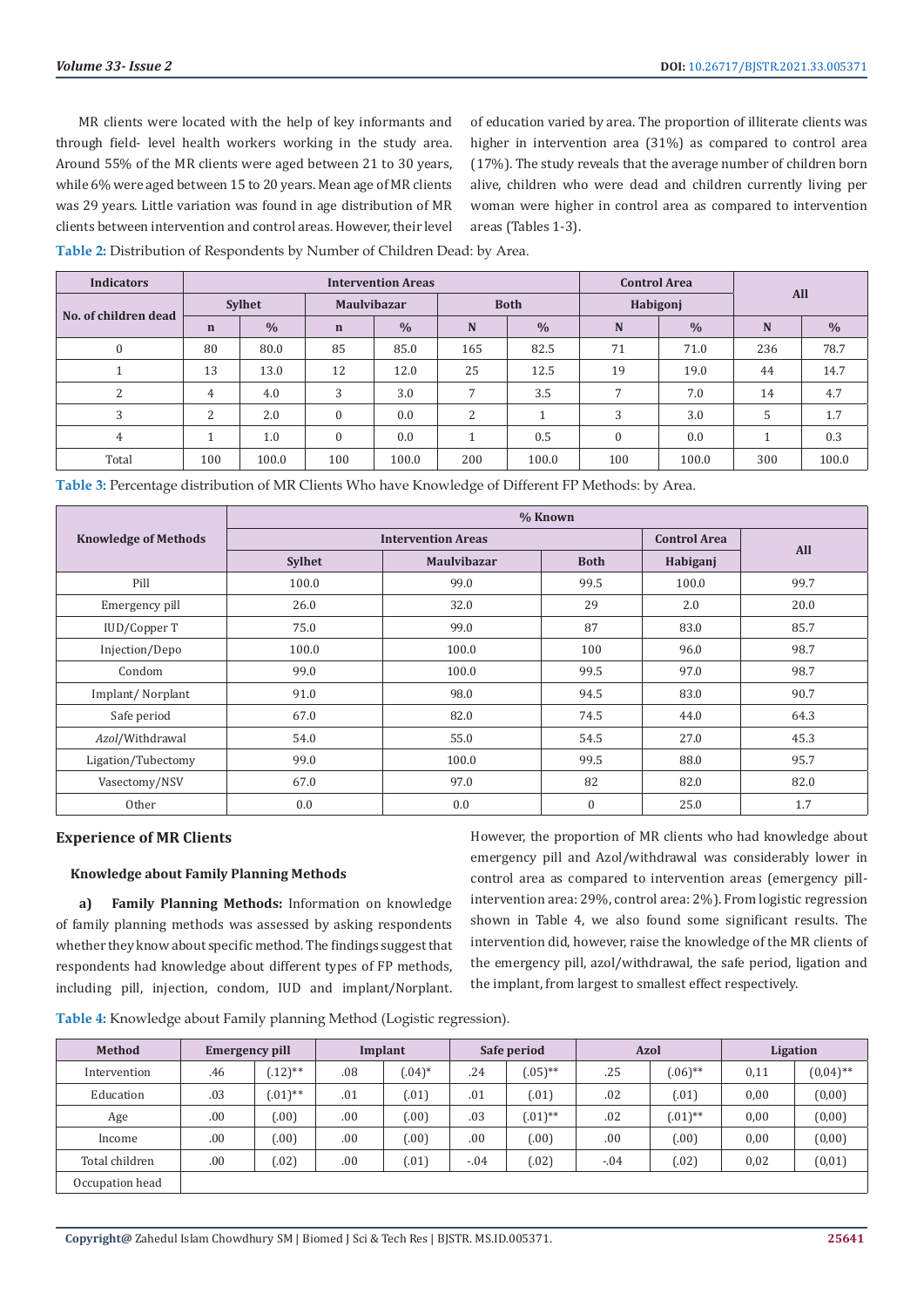| Formal (base)  |           |        |        |          |       |             |           |          |         |         |
|----------------|-----------|--------|--------|----------|-------|-------------|-----------|----------|---------|---------|
| Informal       | .00       | (06)   | $-.02$ | (04)     | $-25$ | $(.06)$ **  | $-.06$    | (.08)    | $-0,01$ | (0, 03) |
| Agriculture    | .02       | (0.10) | $-.07$ | (08)     | $-35$ | $(0.11)$ ** | $-21$     | (.12)    | $-0.05$ | (0, 05) |
| N              | 276       |        | 276    |          |       | 276         | 276       |          | 276     |         |
| Pseudo R2      | .23       |        | .17    |          |       | .18         | .10       | .26      |         |         |
| Log likelihood | $-101.69$ |        |        | $-76.34$ |       | $-149.68$   | $-171.50$ | $-34.03$ |         |         |

Logit estimation; average marginal effects. Standard errors presented in parentheses. *\*p<.05; \*\*p<.01*

 **b) Advantages of FP Methods:** From Table 5, the findings suggest that MR clients were aware about the advantages of using FP methods. They stated that using FP methods would enhance solvency of the family members, would help them to provide education to their children, and also would keep the mother and children healthy and nutritious. However, in the control area, the proportion of MR clients who perceived that using FP methods would ensure mother's health and nutrition status was lower than intervention area. The perception of MR clients about disadvantages/ demerits of FP methods are outlined in (Table 6).

It appears that a large proportion of MR client in intervention and control area believed that FP methods had side effects. However, 23% of respondents in Habigonj believed that FP methods had no side effects. The MR client was asked whether she or her husband is currently using any contraceptive method (at the time of the survey). It was evident that 85% (165/200) MR clients or their husbands were current users of Family Planning (FP) method in the intervention area, while the proportion was 77% (77/100) in control area. Among those who used any FP method, vast majority used pill in both the intervention and control areas.

**Table 5:** Percentage Distribution of MR clients by their Perceptions on Advantages of FP Methods (multiple responses): by Area.

|                                           | <b>Intervention Areas</b>           | <b>Control Area</b> | All         |          |      |
|-------------------------------------------|-------------------------------------|---------------------|-------------|----------|------|
| <b>Advantages of FP methods</b>           | <b>Maulvibazar</b><br><b>Sylhet</b> |                     | <b>Both</b> | Habiganj |      |
| Solvency of the family increases          | 96.0                                | 92.0                | 94.0        | 57.0     | 81.7 |
| Easier to provide children with education | 57.0                                | 82.0                | 69.5        | 92.0     | 77.0 |
| Children have better health and nutrition | 84.0                                | 35.0                | 59.5        | 81.0     | 66.7 |
| Mother's health and nutrition is ensured  | 63.0                                | 64.0                | 63.5        | 59.0     | 62.0 |
| Others                                    |                                     | 4.0                 | 2.0         |          | 1.3  |

**Table 6:** Percentage Distribution of MR Clients by their Perceptions Regarding Disadvantages of FP Methods (multiple responses): by Area.

|                             |                          | <b>Intervention Areas</b> | <b>Control Area</b> | All                      |      |
|-----------------------------|--------------------------|---------------------------|---------------------|--------------------------|------|
| Disadvantages of FP methods | <b>Sylhet</b>            | <b>Maulvibazar</b>        | <b>Both</b>         | Habigonj                 |      |
| Side effects                | 100.0                    | 96.0                      | 98                  | 69.0                     | 88.3 |
| Risk of infertility         | 78.0                     | 26.0                      | 52                  | 41.0                     | 48.3 |
| Husband does not want       | 45.0                     | 37.0                      | 41                  | 35.0                     | 39.0 |
| No demerits                 | $\overline{\phantom{a}}$ | 1.0                       | 0.5                 | 23.0                     | 8.0  |
| Others                      | 8.0                      | 14.0                      | 11                  | $\overline{\phantom{a}}$ | 7.3  |

#### **Some Important Issues regarding MR**

**Table 7:** Percentage Distribution of MR Clients According to their Perceptions on Reasons/Advantages/Disadvantages of MR by Area.

|                                                                                         | <b>Intervention Areas</b> |               |                    |               |             |               | Control  |               |
|-----------------------------------------------------------------------------------------|---------------------------|---------------|--------------------|---------------|-------------|---------------|----------|---------------|
| <b>Opinion regarding MR</b>                                                             | <b>Sylhet</b>             |               | <b>Maulvibazar</b> |               | <b>Both</b> |               | Habigonj |               |
|                                                                                         | $\overline{\mathbf{n}}$   | $\frac{0}{0}$ | $\mathbf n$        | $\frac{0}{0}$ | N           | $\frac{0}{0}$ | N        | $\frac{0}{0}$ |
| Poor parents with too many children should go for MR/For well-being of the family       | 94                        | 94            | 79                 | 79            | 173         | 86.5          | 63       | 63            |
| Pregnancy at a very late stage of life should be terminated through MR                  | 29                        | 29            | 28                 | 28            | 57          | 28.5          | 51       | 51            |
| Pregnancy outside wedlock should be terminated through MR                               | 57                        | 57            | 44                 | 44            | 101         | 50.5          | 58       | 58            |
| Unwanted pregnancy should be terminated through MR                                      | 89                        | 89            | 81                 | 81            | 170         | 85            | 87       | 87            |
| If the health of the woman is at risk because of pregnancy, then MR can be<br>performed | 26                        | 26            | 36                 | 36            | 62          | 31            | 36       | 36            |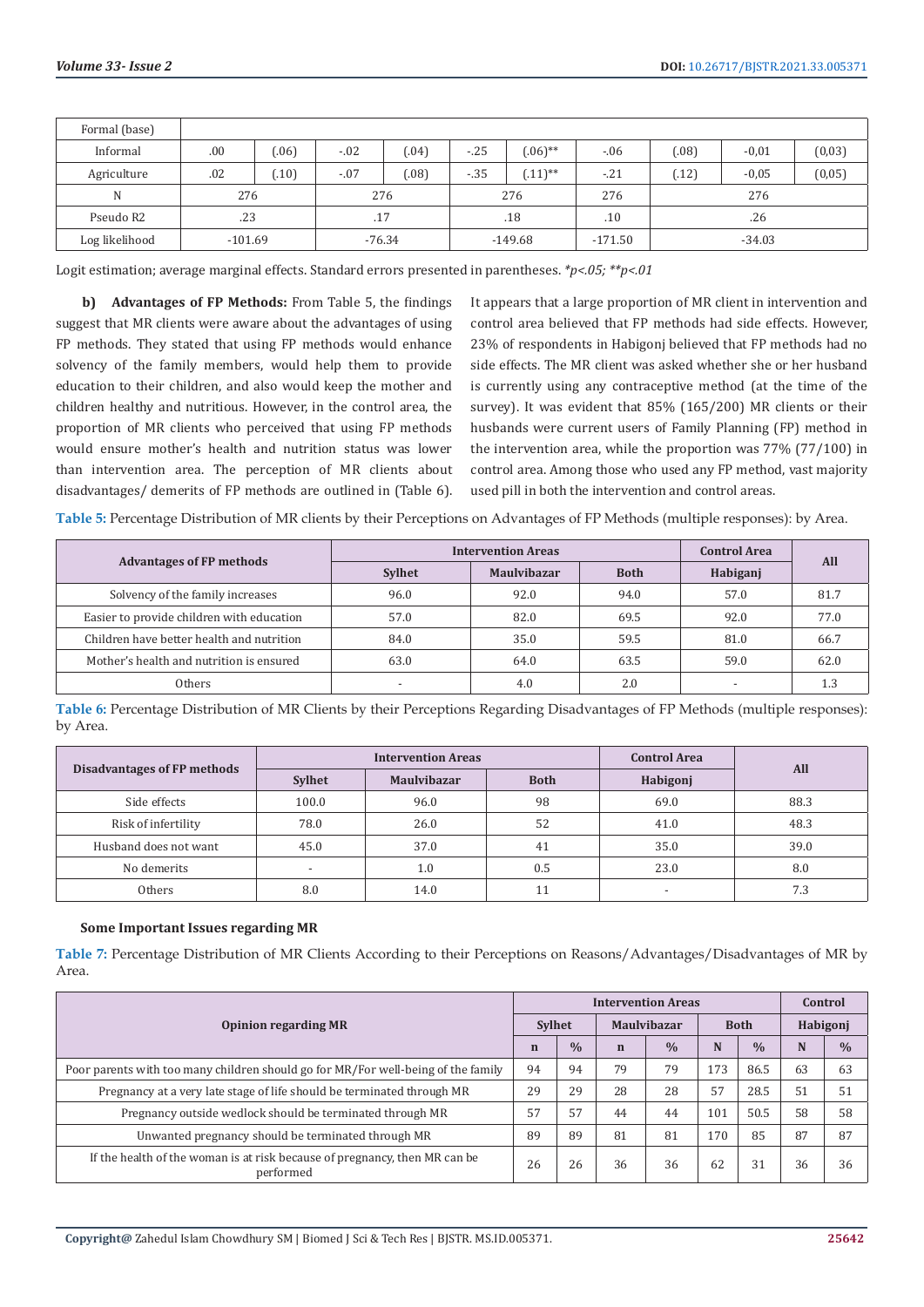| Terminating pregnancy through MR is a sin/against religion | - | $\sim$<br><u>_</u> | n,<br><u>_</u> | $\sim$<br>-- |  |  |
|------------------------------------------------------------|---|--------------------|----------------|--------------|--|--|
| MR can be used as family planning                          |   |                    | ∼              |              |  |  |
| Others                                                     |   |                    | -              |              |  |  |

**a) Knowledge about MR:** The knowledge of the respondents about MR was assessed based on their awareness on this timeline of MR. It was found that 26% of the respondents in control area had incorrect knowledge on the timeline of safe MR, while the proportion was 12.5 % in intervention area (7% in Sylhet and 18% in Maulvibazar). MR clients were also asked about the reasons and advantages of doing MR. More than four-fifths (86.5%) respondents in the intervention area and 63% in the control area stated that unwanted pregnancy should be terminated through MR. Though 11.5% respondents in intervention area considered MR as a sin or against religion, the proportion was considerably lower in control area (1%) (Table 7).

**b) Timeline for MR:** According to government policy in

Bangladesh, the procedure of safe MR needs to be performed within eight weeks from the first day of last menstrual period (LMP) if performed by a paramedic (that is, a trained family welfare visitor) or within ten weeks from the first day of the LMP if performed by a trained medical doctor. Knowledge about timeline of MR is important for safe MR. The present study also assessed the knowledge of MR clients based on their awareness on this timeline of MR. It was found that 74% of the MR clients had correct knowledge about the timeline of safe MR in control area, while the proportion was considerably higher in intervention areas (88%). (Figure 1). The intervention has been successful in improving the MR clients' knowledge about the timeliness of MR, ceteris paribus. However, it appears that the intervention had a significantly stronger positive effect on the MR clients.



**Figure 1:** Percentage Distribution of MR Clients having incorrect knowledge about the timeline of safe MR.

**c) Assistance for MR:** The present study found that in the intervention area, 41.5% of the MR was performed by skilled doctors as opposed to 6% in control area. However, MR assisted by nurse/paramedic/FWV and hospital/NGO clinic was slightly higher in control area (42.5% in the intervention area and 48% in control area). The MR assisted by Traditional Birth Assistant (TBA/ Dai) and kabiraj/hekim were also considerably high in control area (10% and 11% respectively) (Figure 2). On the whole, 90% of the MR cases in the intervention areas were performed by trained/ skilled provider, the corresponding figure was 64% in the control area. About a quarter of the MR cases (27%) in control area was performed by traditional unskilled providers like hekim/kabiraj (11%), TBA/ dai(10%), medicine seller (6%). In the intervention area, a significantly larger proportion of clients had the procedure performed by a skilled doctor than in the control area.

**d) Duration of Pregnancy when MR was Performed:** Safe MR requires maintaining safe timeline. Among the MR clients in intervention areas, 59% reported that MR was done within 8 weeks from the LMP which was 9.9% in the baseline survey. This is a good indication that the interventions of the project have been highly successful. However, 5.5% respondents in intervention areas told that their MR was performed more than 10 weeks after LMP. In control area, 29% of MR clients had the procedure performed after 10 weeks of LMP, which is a risky procedure involving life threatening consequences, and needs attention of the policy makers (Table 8 and Figure 3). Good quality of care reduces the risk of complications. Quality of care includes that clients will be informed on the procedure, that the provider is technically competent and operates in clean premises that the provider is friendly towards the client and that follow-up mechanisms are in place. Good quality of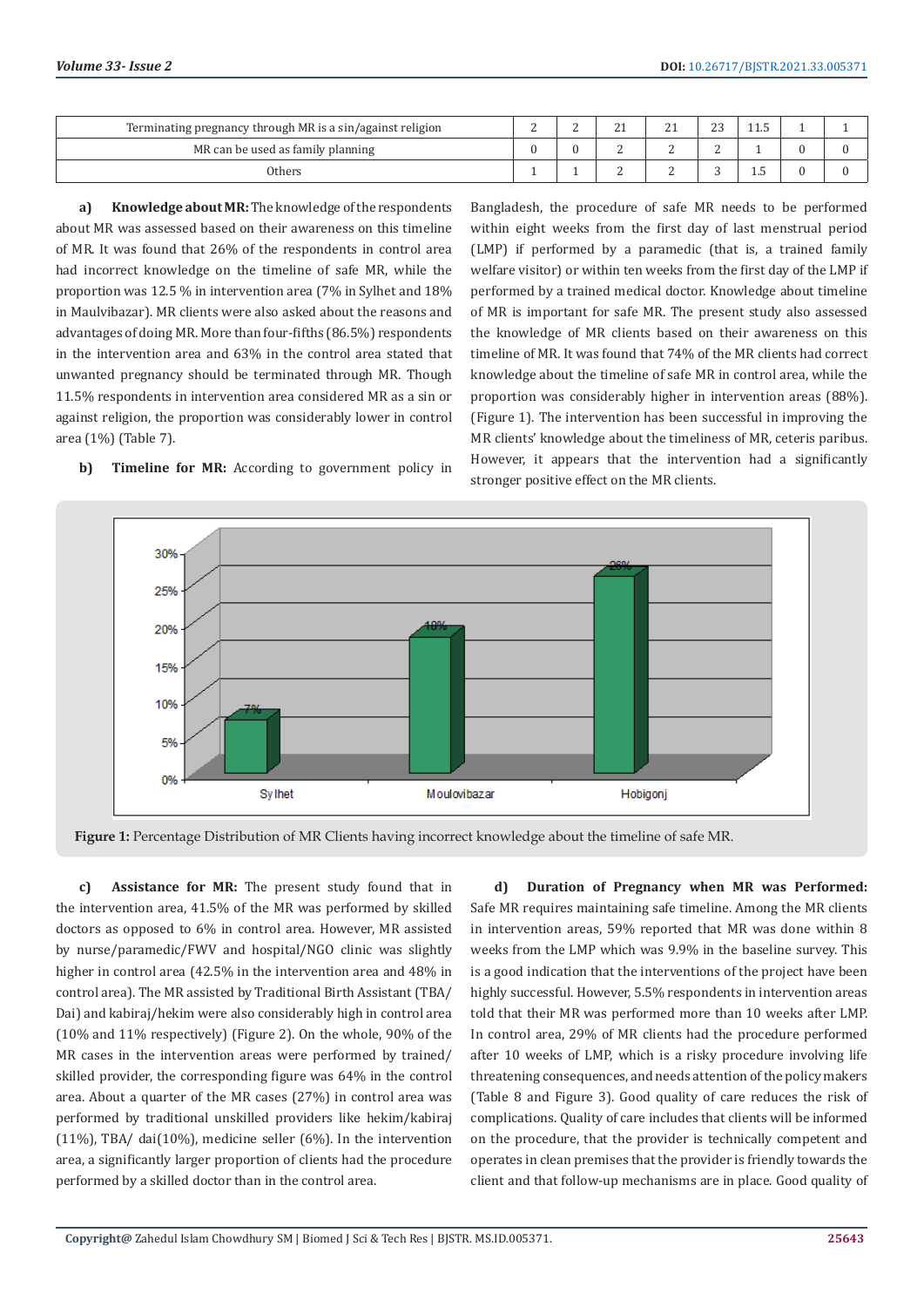



Figure 2: Percentage Distribution of MR Clients by type of Provider Who Performed the Procedure: by Area.



Figure 3: Percentage distribution of the MR Clients according to the time line when they had the MR performed.

| Table 8: Percentage Distribution of MR Clients by Duration of Pregnancy (timeline) when the MR was performed: by Area. |  |  |  |
|------------------------------------------------------------------------------------------------------------------------|--|--|--|
|------------------------------------------------------------------------------------------------------------------------|--|--|--|

|                   |              |               |                | <b>Intervention Areas</b> |     |                |           | <b>Control Area</b> |  |  |
|-------------------|--------------|---------------|----------------|---------------------------|-----|----------------|-----------|---------------------|--|--|
| <b>Indicators</b> |              | <b>Sylhet</b> |                | <b>Maulvibazar</b>        |     | <b>Both</b>    | Habigonj  |                     |  |  |
|                   | $\mathbf n$  | $\frac{0}{0}$ | $\mathbf n$    | $\frac{0}{0}$             | N   | $\frac{0}{0}$  | ${\bf N}$ | $\frac{0}{0}$       |  |  |
| 1-8 Weeks         | 61           | 61.0          | 57             | 57.0                      | 118 | 59             | 58        | 58.0                |  |  |
| 9-10 Weeks        | 32           | 32.0          | 39             | 39.0                      | 71  | 35.5           | 13        | 13.0                |  |  |
| 11-12 Weeks       | 6            | 6.0           | $\overline{2}$ | 2.0                       | 8   | $\overline{4}$ | 21        | 21.0                |  |  |
| 12+ Weeks         | $\mathbf{1}$ | 1.0           | $\overline{2}$ | 2.0                       | 3   | 1.5            | 8         | 8.0                 |  |  |
| N                 | 100          | 100.0         | 100            | 100.0                     | 200 | 100            | 100       | 100.0               |  |  |
| Minimum           |              | 2             |                | 3                         |     | 2.5            | 6         |                     |  |  |
| Maximum           |              | 16            | 14             |                           | 15  |                | 20        |                     |  |  |
| Mean              |              | 8.27          |                | 8.25                      |     | 8.26           | 9.41      |                     |  |  |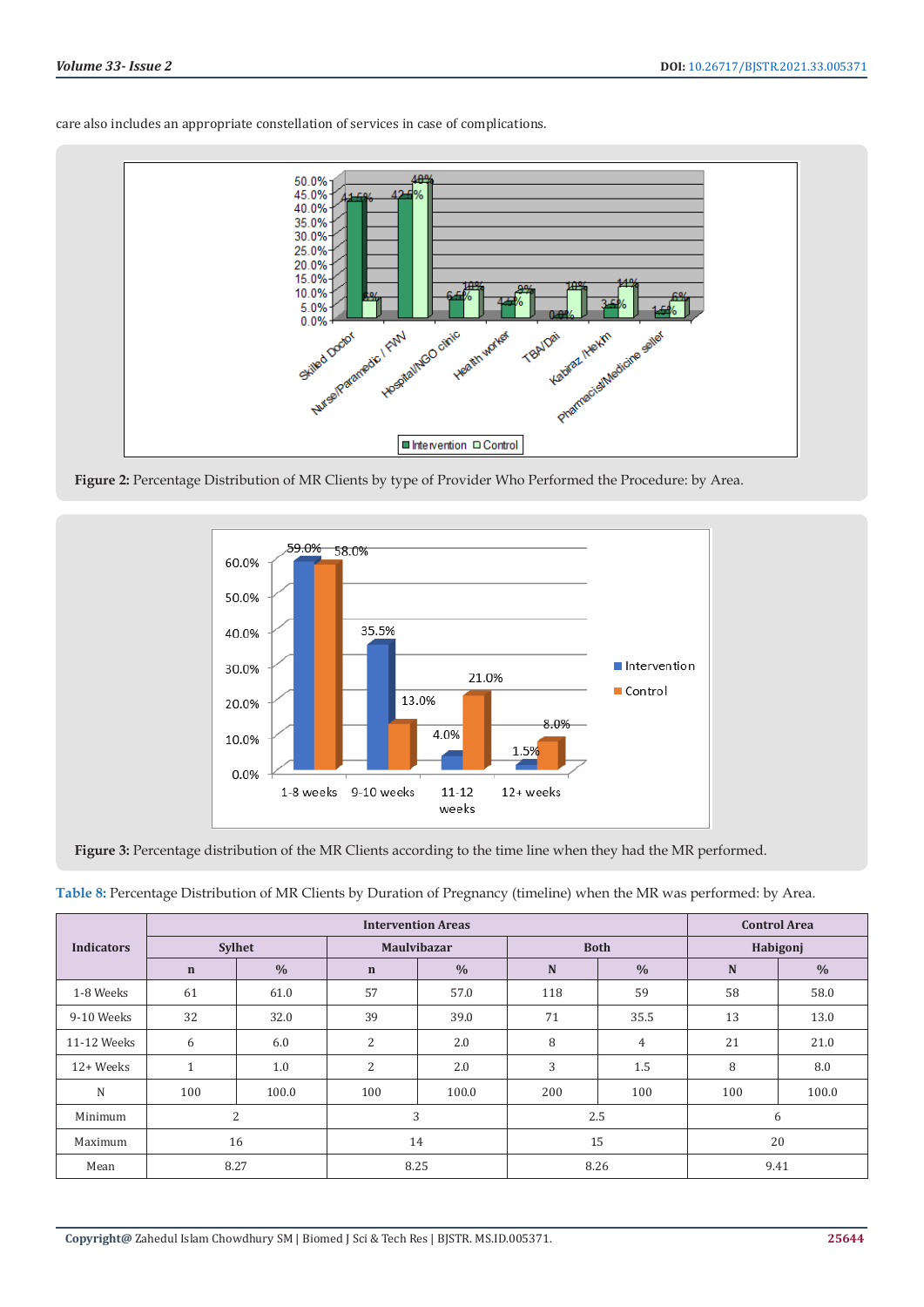The findings suggest that in intervention areas, 40% MR clients faced complications after MR (35% in Sylhet and 45% in Maulvibazar), and the remaining 60% did not face any post MR complication. However, the proportion of respondents who faced complications after MR was markedly higher in control area (64%) than intervention areas (Figure 4). The MR clients who mentioned that they experienced complications were asked about the type of complications they faced after MR. It was evident that excessive bleeding and abdominal pain were the major problems the MR clients faced in both intervention and control areas. However, a

considerable proportion of MR clients (36%) in control area also faced uterus infection after MR. This is not unexpected because more than one-third of the MR cases in the control area were performed by unskilled providers. It was found that 100% of the respondents in Sylhet started using FP methods after MR, while in Habigonj, 91% respondents started using FP methods after MR. The proportion was 86% in Maulvibazar. It was also evident that some of the respondents did MR more than once. The average number of MR done was lower in intervention area than control area (Tables 9 & 10).



**Figure 4:** Percentage Distribution of MR Clients Who Faced Complications after MR: by Area.

| <b>Indicators</b>                    |               | <b>Intervention Areas</b> |                    |               |                |               |          | <b>Control Area</b> |  |  |
|--------------------------------------|---------------|---------------------------|--------------------|---------------|----------------|---------------|----------|---------------------|--|--|
|                                      | <b>Sylhet</b> |                           | <b>Maulvibazar</b> |               |                | <b>Total</b>  | Habigonj |                     |  |  |
| <b>Type of Post-MR Complications</b> | $\mathbf n$   | $\frac{0}{0}$             | $\mathbf n$        | $\frac{0}{0}$ | N              | $\frac{0}{0}$ | N        | $\frac{0}{0}$       |  |  |
| <b>Excessive Bleeding</b>            | 10            | 28.6                      | 18                 | 40.0          | 28             | 34.3          | 48       | 75.0                |  |  |
| Unconscious                          | $\mathbf{0}$  | 0.0                       | 2                  | 4.4           | 2              | 2.2           | 4        | 6.3                 |  |  |
| Fever                                | 3             | 8.6                       | $\Omega$           | 0.0           | 3              | 4.3           | 10       | 15.6                |  |  |
| Vomiting/headache                    |               | 2.9                       | $\overline{7}$     | 15.6          | 8              | 9.25          | 6        | 9.4                 |  |  |
| Abdominal Pain                       | 21            | 60.0                      | 10                 | 22.2          | 31             | 41.1          | 28       | 43.8                |  |  |
| Uterus Infection                     |               | 2.9                       | 3                  | 6.7           | $\overline{4}$ | 4.8           | 23       | 35.9                |  |  |
| Others                               | 4             | 11.4                      | 5                  | 11.1          | 9              | 11.25         | 4        | 6.3                 |  |  |

**Table 10:** Average number of MR done.

| Area         | <b>District</b>     | <b>Average number of MR</b> |  |  |
|--------------|---------------------|-----------------------------|--|--|
|              | Sylhet              | 1.17                        |  |  |
| Intervention | Maulvibazar         | 1.38                        |  |  |
|              | Intervention (Mean) |                             |  |  |
| Control      | Habigonj            | 1.33                        |  |  |
| All          | 1.28                |                             |  |  |

**e) Information Sought by Providers before Performing MR:** Providing adequate and proper information to women about issues associated with MR is an essential component of safe MR

program. The MR clients were asked whether they received any suggestions from provider before the MR. The findings suggest that in intervention areas, very large proportion of clients (90%) received advice before having the MR. In Habigonj, 36% clients reported that they did not receive any suggestion before MR. The findings of the study suggest that health care provider sought information from the client before performing MR. However, the scenario is not the same across the areas. In intervention areas, majority of the respondents informed that the providers asked about last date of menstrual cycle, whether it was first pregnancy, age of the last child, and whether any C-section was done. The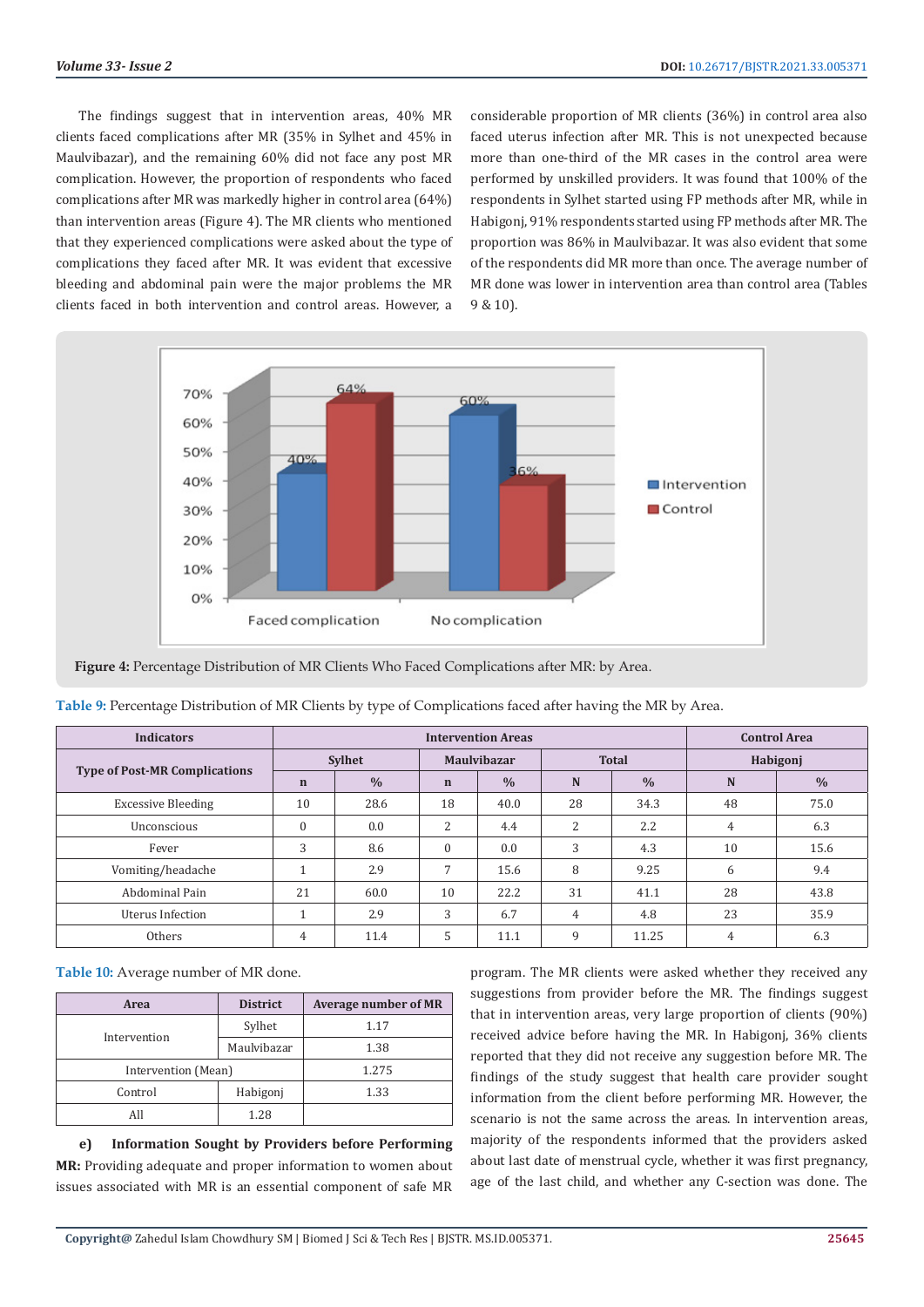proportion of MR client who were asked such questions were lower in control area. Relatively small number of respondents, in both intervention and control areas, stated that providers asked about

their knowledge on MR or whether they used any family planning method before (Table 11).

|                                                   |               |               | <b>Control Area</b> |               |             |               |          |               |
|---------------------------------------------------|---------------|---------------|---------------------|---------------|-------------|---------------|----------|---------------|
| <b>Type of Information Sought</b>                 | <b>Sylhet</b> |               | <b>Maulvibazar</b>  |               | <b>Both</b> |               | Habigonj |               |
|                                                   | $\mathbf n$   | $\frac{0}{0}$ | $\mathbf n$         | $\frac{0}{0}$ | N           | $\frac{0}{0}$ | N        | $\frac{0}{0}$ |
| Last date of menstrual cycle                      | 74            | 74.0          | 80                  | 80.0          | 154         | 77            | 63       | 63.0          |
| Whether first pregnancy                           | 87            | 87.0          | 47                  | 47.0          | 134         | 67            | 48       | 48.0          |
| Age of last child                                 | 96            | 96.0          | 81                  | 81.0          | 177         | 88.5          | 78       | 78.0          |
| Whether any C-section done                        | 66            | 66.0          | 48                  | 48.0          | 114         | 57            | 31       | 31.0          |
| Whether permission taken from<br>guardians        | 19            | 19.0          | 25                  | 25.0          | 44          | 22            | 56       | 56.0          |
| Knowledge related to MR                           | 21            | 21.0          | 20                  | 20.0          | 41          | 20.5          | 8        | 8.0           |
| Whether used any family planning<br>method before | 30            | 30.0          | 22                  | 22.0          | 52          | 26            | 7        | 7.0           |
| Others                                            |               | 1.0           |                     |               |             | 0.5           | и        | 1.0           |

**Table 11:** Percentage Distribution of MR Clients by type of Information Healthcare Provider Sought from her before MR.

When clients come to the provider for MR, the provider is supposed to inform the MR clients about the various steps involved in the MR procedure. The study finds that a considerably higher proportion of MR clients in intervention areas were told about the steps of MR by the provider as compared to control areas (85% vs 61%). The percentage of respondents who received advice on FP from the MR provider was also noticeably higher in intervention areas than in control area (95% vs 64%) (Table 12). The study also explored the type of advice the MR clients received from the

provider after the MR procedure was complete. The findings are presented in (Table 6-13). It shows that the proportion of MR clients who received different advises from the provider were markedly higher in intervention areas than control area. Relatively small proportion of MR clients in control area was told to come for follow up visit after 15 days, use clean sanitary napkin and consult health care provider in case of any complications. It was found that 33% of the respondents in control area faced barriers from their family or community for doing MR.

**Table 12:** Percentage Distribution of MR Clients who were told of the Steps of MR and Who Received Advice on FP from the Provider: by Area

|                     | District/Area            | Percentage of respondents who | Percentage of respondents |
|---------------------|--------------------------|-------------------------------|---------------------------|
|                     |                          | were told of the steps of MR  | who received advice on FP |
|                     | Sylhet                   | 86%                           | 98%                       |
|                     | Treatment<br>Maulvibazar | 84%                           | 92%                       |
| Intervention (Mean) |                          | 85%                           | 95%                       |
|                     | Habigonj                 | 61%                           | 64%                       |
| Control             | All                      | 77%                           | 84.7%                     |

**Table 13:** Percentage Distribution of MR Clients by Type of Advice Received from the Provider by Area.

| <b>Indicators</b>                              |                           | <b>Intervention Areas</b> |                                |               |                           |               |                           | <b>Control Area</b> |  |  |
|------------------------------------------------|---------------------------|---------------------------|--------------------------------|---------------|---------------------------|---------------|---------------------------|---------------------|--|--|
| <b>Type of Advice received</b>                 | <b>Sylhet</b><br>$(n=99)$ |                           | <b>Maulvibazar</b><br>$(n=99)$ |               | <b>Total</b><br>$(N=198)$ |               | <b>Total</b><br>$(N=198)$ |                     |  |  |
|                                                | $\mathbf n$               | $\frac{0}{0}$             | $\mathbf n$                    | $\frac{0}{0}$ | N                         | $\frac{0}{0}$ | N                         | $\frac{0}{0}$       |  |  |
| Take 7 days rest                               | 82                        | 82.8                      | 75                             | 75.8          | 157                       | 79.3          | 54                        | 78.3                |  |  |
| No heavy work                                  | 93                        | 93.9                      | 72                             | 72.7          | 165                       | 83.3          | 55                        | 79.7                |  |  |
| Refrain from sexual<br>intercourse for 15 days | 99                        | 100.0                     | 79                             | 79.8          | 178                       | 89.9          | 56                        | 81.2                |  |  |
| Come for follow up visit after 15 days         | 70                        | 70.7                      | 64                             | 64.6          | 134                       | 67.65         | 22                        | 31.9                |  |  |
| Use clean/sanitary napkins                     | 30                        | 30.3                      | 36                             | 36.4          | 66                        | 33.35         | 2                         | 2.9                 |  |  |
| Come immediately in case of any complication   | 62                        | 62.6                      | 59                             | 59.6          | 121                       | 61.1          | 29                        | 42.0                |  |  |
| Mentioned family planning method               | 95                        | 96.0                      | 87                             | 87.9          | 182                       | 91.95         | 43                        | 62.3                |  |  |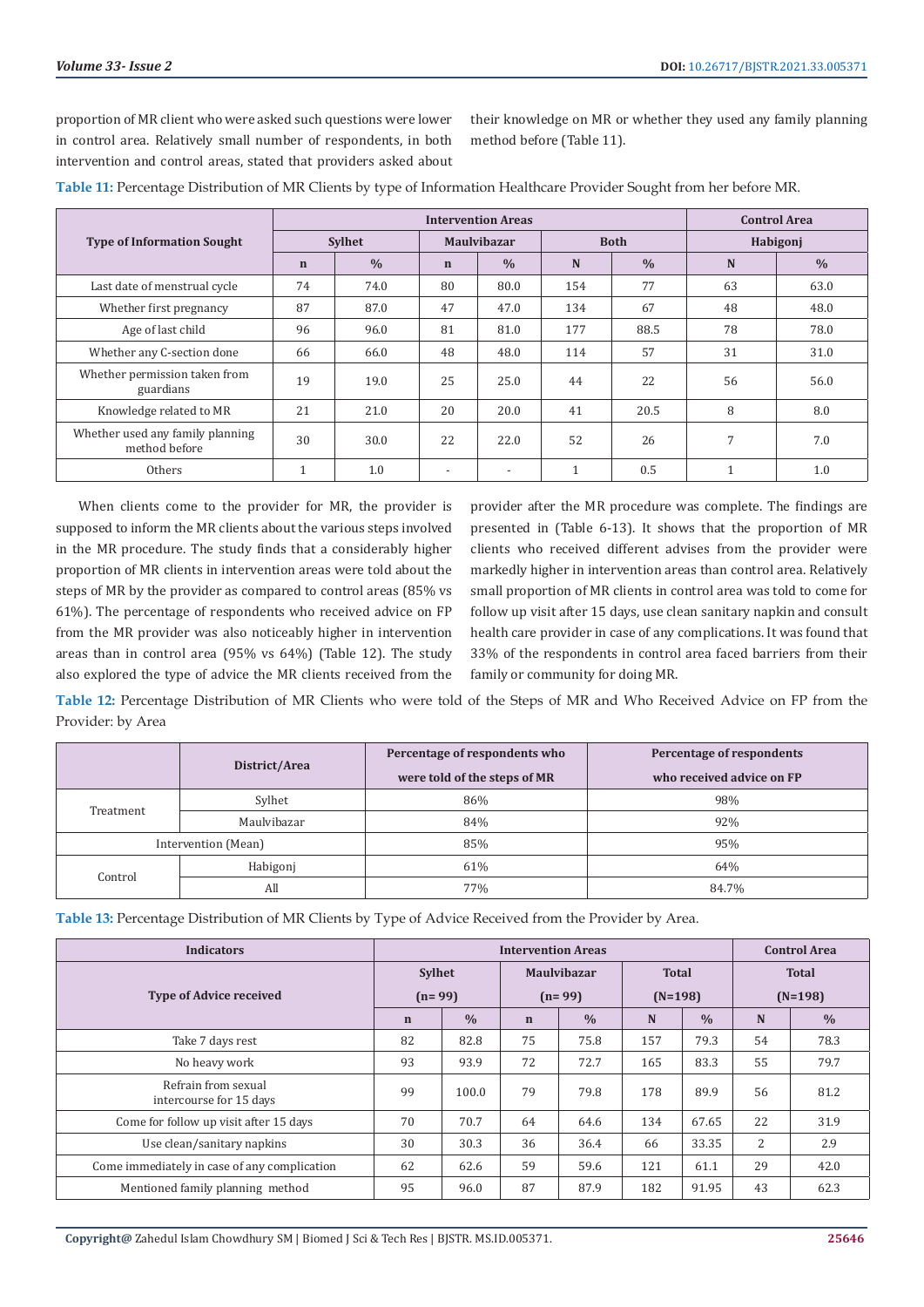The proportion was considerably lower (about half) in intervention areas (Table 14). MR clients were asked to mention the problems they faced after coming to the facility/provider for doing MR. Long waiting time, no place to rest, no counseling and spending of money were identified as the major problems they faced in the facility (Table 15).

**Table 14:** Percentage Distribution of MR Clients who faced Problems/Barriers from Family/Society for doing MR: by Area.

| <b>Indicators</b>                                              |               |               |                    | <b>Control Area</b> |              |               |          |               |
|----------------------------------------------------------------|---------------|---------------|--------------------|---------------------|--------------|---------------|----------|---------------|
| Whether faced any barriers from family/society<br>for doing MR | <b>Sylhet</b> |               | <b>Maulvibazar</b> |                     | <b>Total</b> |               | Habigonj |               |
|                                                                | $\mathbf n$   | $\frac{0}{0}$ | $\mathbf n$        | $\frac{0}{0}$       | N            | $\frac{0}{0}$ | N        | $\frac{0}{0}$ |
| Yes                                                            | 20            | 20.0          | 15                 | 15.0                | 35           | 27.5          | 33       | 33.0          |
| No                                                             | 80            | 80.0          | 85                 | 85.0                | 165          | 122.5         | 67       | 67.0          |

**Table 15:** First Major Problems faced after Coming to the Facility.

| <b>Indicators</b>          | <b>Intervention Areas</b> |               |              |                    |                |               |                | <b>Control Area</b> | All            |               |  |
|----------------------------|---------------------------|---------------|--------------|--------------------|----------------|---------------|----------------|---------------------|----------------|---------------|--|
| <b>Problems faced</b>      | <b>Sylhet</b>             |               |              | <b>Maulvibazar</b> |                | <b>Total</b>  |                | Habigonj            |                |               |  |
|                            | $\mathbf n$               | $\frac{0}{0}$ | $\mathbf n$  | $\frac{0}{0}$      | N              | $\frac{0}{0}$ | N              | $\frac{0}{0}$       | N              | $\frac{0}{0}$ |  |
| Unclean Campus             | 23                        | 23.5          | 20           | 25.0               | 43             | 24.25         | 26             | 29.5                | 69             | 25.9          |  |
| Long waiting               | 56                        | 57.1          | 30           | 37.5               | 86             | 47.3          | 17             | 19.3                | 103            | 38.7          |  |
| <b>Unfriendly Behavior</b> | 9                         | 9.2           | 8            | 10.0               | 17             | 9.6           | 17             | 19.3                | 34             | 12.8          |  |
| Inserted IUD/Copper        | $\mathbf{1}$              | 1.0           | $\mathbf{0}$ | 0.0                | $\mathbf{1}$   | 0.5           | $\mathbf{1}$   | 1.1                 | 2              | 0.8           |  |
| No resting place           | 8                         | 8.2           | 31           | 38.8               | 39             | 23.5          | 28             | 31.8                | 67             | 25.2          |  |
| Had to spend money         | 18                        | 18.4          | 11           | 13.8               | 29             | 16.1          | 27             | 30.7                | 56             | 21.1          |  |
| No counseling              | 44                        | 44.9          | 9            | 11.3               | 53             | 28.1          | 12             | 13.6                | 65             | 24.4          |  |
| Lack of provider           | 14                        | 14.3          | 6            | 7.5                | 20             | 10.9          | $\overline{2}$ | 2.3                 | 22             | 8.3           |  |
| No privacy                 | $\overline{0}$            | 0.0           | 21           | 26.3               | 21             | 13.15         | $\mathbf{1}$   | 1.1                 | 22             | 8.3           |  |
| Lack of equipment          | 2                         | 2.0           | $\mathbf{0}$ | 0.0                | $\overline{2}$ | $\mathbf{1}$  | $\overline{2}$ | 2.3                 | $\overline{4}$ | 1.5           |  |
| Lack of medicine           | 9                         | 9.2           | $\mathbf{1}$ | 1.3                | 10             | 5.25          | $\mathbf{1}$   | 1.1                 | 11             | 4.1           |  |
| Poor quality of services   | 25                        | 25.5          | 3            | 3.8                | 28             | 14.65         | $\mathbf{0}$   | 0.0                 | 28             | 10.5          |  |
| Total                      | $N=98$                    | 100.0         | $N=80$       | 100.0              | $N = 178$      | 100.0         | $N = 88$       | 100.0               | 266            | 100.0         |  |

**f) Cost Incurred by MR Clients:** The cost incurred by MR clients is presented in Table 16. It appears that cost incurred for the MR procedure varies depending on the type of provider. In general, the highest cost was incurred by those had the MR procedure performed by skilled doctor, while the lowest average cost was incurred when MR was performed by village doctor. There was also major difference in average cost by type of provider between the intervention and control area. In general, the mean cost incurred

by control area clients was much higher compared to intervention area for each category of provider. The present study suggests that the average cost incurred by an MR client was higher in control area than in intervention areas. It required 877 Taka for MR in Maulvibazar, 961 Taka in Sylhet, and 1345 Taka in Habigonj (Table 16). However, the cost figures may be an underestimate, since costs incurred in connection with transport/travel and food are not included.

**Table 16:** Percentage Distribution of MR Clients by Amount of Cost Incurred for MR: by Area.

|              |                |               | <b>Control Area</b> |                    |     |                |                |               |  |
|--------------|----------------|---------------|---------------------|--------------------|-----|----------------|----------------|---------------|--|
| Cost in Taka | <b>Sylhet</b>  |               |                     | <b>Maulvibazar</b> |     | <b>Both</b>    | Habigonj       |               |  |
|              | $\mathbf n$    | $\frac{0}{0}$ | $\mathbf n$         | $\frac{0}{0}$      | N   | $\frac{0}{0}$  | N              | $\frac{0}{0}$ |  |
| Up to 300    | 40             | 40.0          | 31                  | 31.0               | 71  | 35.5           | 17             | 17.0          |  |
| 301-400      | $\overline{7}$ | 7.0           | 13                  | 13.0               | 20  | 10             | 4              | 4.0           |  |
| 401-500      | 19             | 19.0          | 12                  | 12.0               | 31  | 15.5           | 12             | 12.0          |  |
| 501-750      | $\overline{4}$ | 4.0           | 12                  | 12.0               | 16  | 8              | 22             | 22.0          |  |
| 751-1000     | 10             | 10.0          | 10                  | 10.0               | 20  | 10             | 12             | 12.0          |  |
| 1001-1250    | $\mathbf{0}$   | 0.0           | $\overline{A}$      | 1.0                |     | 0.5            | $\overline{7}$ | 7.0           |  |
| 1251-1500    | 3              | 3.0           | 5                   | 5.0                | 8   | $\overline{4}$ | $\overline{4}$ | 4.0           |  |
| $1500+$      | 17             | 17.0          | 16                  | 16.0               | 33  | 16.5           | 22             | 22.0          |  |
| Total        | 100            | 100.0         | 100                 | 100.0              | 200 | 100            | 100            | 100.0         |  |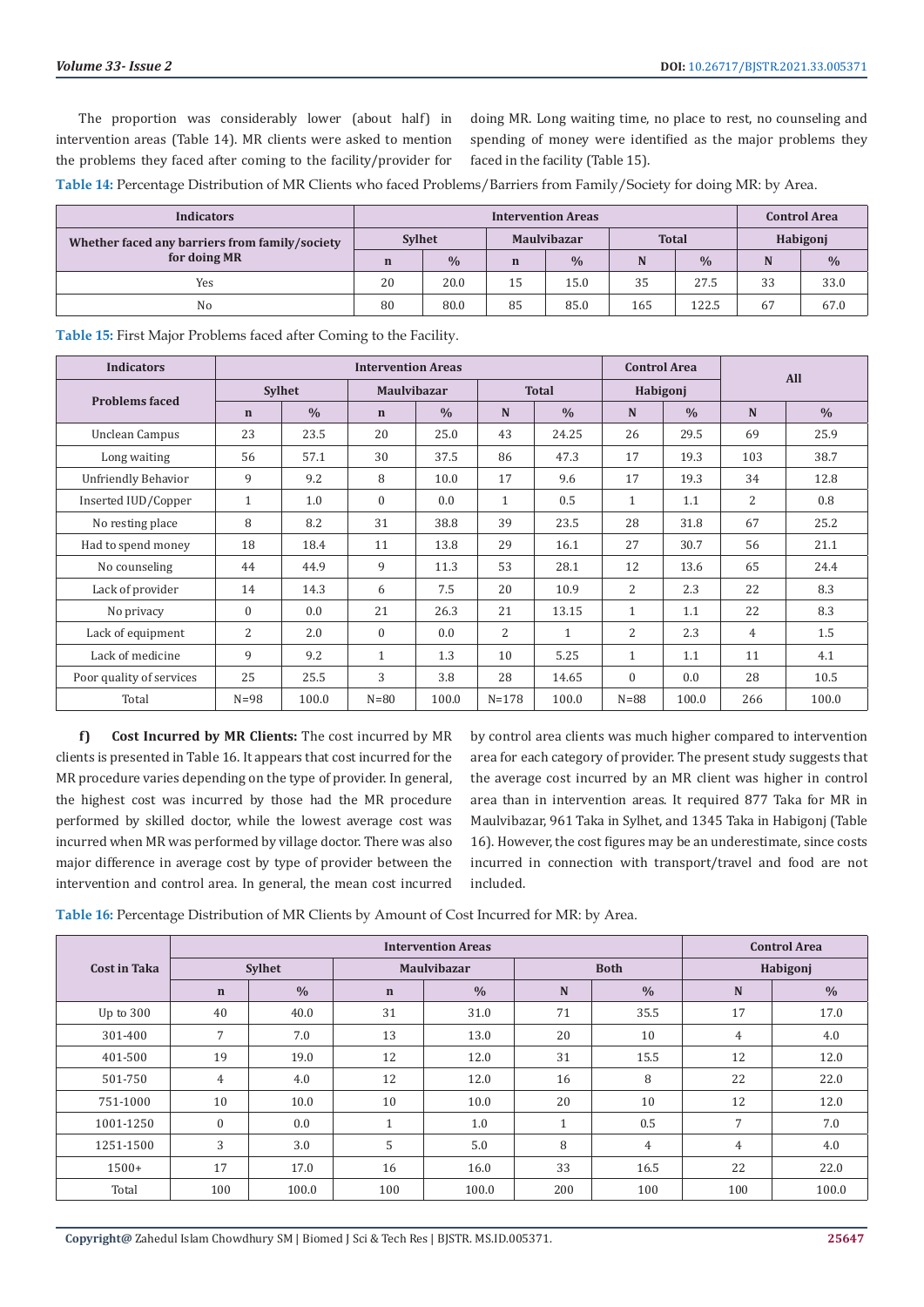| Mean               | 961  | $\sim$ $ -$<br>υ. | 010<br>. . | 1345  |
|--------------------|------|-------------------|------------|-------|
| Minimum            |      |                   |            | 50    |
| $M_2$<br>11 U.I.I. | 5000 | 5000              | 5000       | 12000 |

From OLS estimation, for all types of providers together, the costs in the intervention area are significantly lower (99% confidence interval) than in the control area (Table 17). This may be partly explained by the fact that due to capacity building and awareness raising activities FPAB and MSCS in their respective areas, the MR community people in general have better knowledge about the service providers of MR. Similarly, providers in the intervention area have been exposed to the training and advocacy programs of FPAB and MSCS and as a result they are more likely to be aware of women's right and sympathetic to MR clients. By contrast, women in the control area are caught in a vicious circle when they go for MR. They have to pay more for MR and also receive poor quality of services.

**Table 17:**OLS Estimation (The Cost of Performing the Procedure).

| (Constant)   | 1870.19 (587.84) **  |
|--------------|----------------------|
| Intervention | $-503.85(186.11)$ ** |

| Education          | 27.45 (26.57)       |
|--------------------|---------------------|
| Age                | $-21.98(18.02)$     |
| Income             | .02(0.01)           |
| Total children     | 16.60 (58.62)       |
| Occupation (head)  |                     |
| Informal           | $-217.95(231.69)$   |
| Agriculture        | -915.99 (353.26) ** |
| N                  | 272                 |
| $R^2$ (unadjusted) | 0.09                |

OLS Estimation; Standard errors presented in parentheses. *\*p<.05; \*\*p<.01*.

**g) Post-MR Counseling:** This is reflected in the fact that larger proportion of MR clients in the control area faced barriers from their family/society as compared to intervention areas (Table 18).

**Table 18:** Percentage Distribution of the Respondents Who Faced Problems/Barriers from Family/Society for Doing MR by Area.

| <b>Indicators</b>                                        |               |               | <b>Control Area</b> |               |             |               |          |               |
|----------------------------------------------------------|---------------|---------------|---------------------|---------------|-------------|---------------|----------|---------------|
| Whether faced any barriers from family/society for doing | <b>Sylhet</b> |               | <b>Maulvibazar</b>  |               | <b>Both</b> |               | Habigonj |               |
| <b>MR</b>                                                | n             | $\frac{0}{0}$ |                     | $\frac{0}{0}$ |             | $\frac{0}{0}$ | N        | $\frac{0}{0}$ |
| Yes                                                      | 20            | 20.0          | 15                  | 15.0          | 35          | 17.5          | 33       | 33.0          |
| N <sub>o</sub>                                           | 80            | 80.0          | 85                  | 85.0          | 165         | 82.5          | 67       | 67.0          |

**h) Suggestions to Overcome the Barriers:** In reply to the question what should be done to improve service provision regarding MR, most of the MR clients suggested that the facility should be clean, there should be separate waiting room, service should be provided timely and privacy should be ensured. The suggestions are listed in Table 19.

| <b>Indicators</b>         |              |               | <b>Control Area</b> |                    |                |               |                  |               |  |  |
|---------------------------|--------------|---------------|---------------------|--------------------|----------------|---------------|------------------|---------------|--|--|
| <b>Suggestions</b>        |              | <b>Sylhet</b> |                     | <b>Maulvibazar</b> |                | <b>Both</b>   | Habigonj         |               |  |  |
|                           | $\mathbf n$  | $\frac{0}{0}$ | $\mathbf n$         | $\frac{0}{0}$      | $\mathbf N$    | $\frac{0}{0}$ | N                | $\frac{0}{0}$ |  |  |
| Ensure cleanliness        | 19           | 19.4          | 20                  | 24.4               | 39             | 21.9          | 22               | 25.3          |  |  |
| Proper counseling         | 27           | 27.6          | 8                   | 9.8                | 35             | 18.7          | 12               | 13.8          |  |  |
| Separate waiting room     | 11           | 11.2          | 31                  | 37.8               | 42             | 24.5          | 28               | 32.2          |  |  |
| Better quality of service | 34           | 34.7          | 6                   | 7.3                | 40             | 21            | $\overline{7}$   | 8.0           |  |  |
| Friendly Behavior         | 5            | 5.1           | 11                  | 13.4               | 16             | 9.25          | 15               | 17.2          |  |  |
| Timely service            | 39           | 39.8          | 17                  | 20.7               | 56             | 30.25         | 11               | 12.6          |  |  |
| Maintain privacy          | 13           | 13.3          | 10 <sup>1</sup>     | 12.2               | 23             | 12.75         | 26               | 29.9          |  |  |
| Reduce cost               | 42           | 42.9          | 18                  | 22.0               | 60             | 32.45         | 2                | 2.3           |  |  |
| Modern equipment          | $\mathbf{0}$ | 0.0           | 19                  | 23.2               | 19             | 11.6          | $\boldsymbol{0}$ | 0.0           |  |  |
| Free medicine             | 4            | 4.1           | $\mathbf{0}$        | 0.0                | $\overline{4}$ | 2.05          | $\mathbf{1}$     | 1.1           |  |  |
| Others                    | 14           | 14.3          | $\overline{4}$      | 4.9                | 18             | 9.6           | 2                | 2.3           |  |  |
| Total                     | 98           | 100.0         | 82                  | 100.0              | 180            | 100           | 87               | 100.0         |  |  |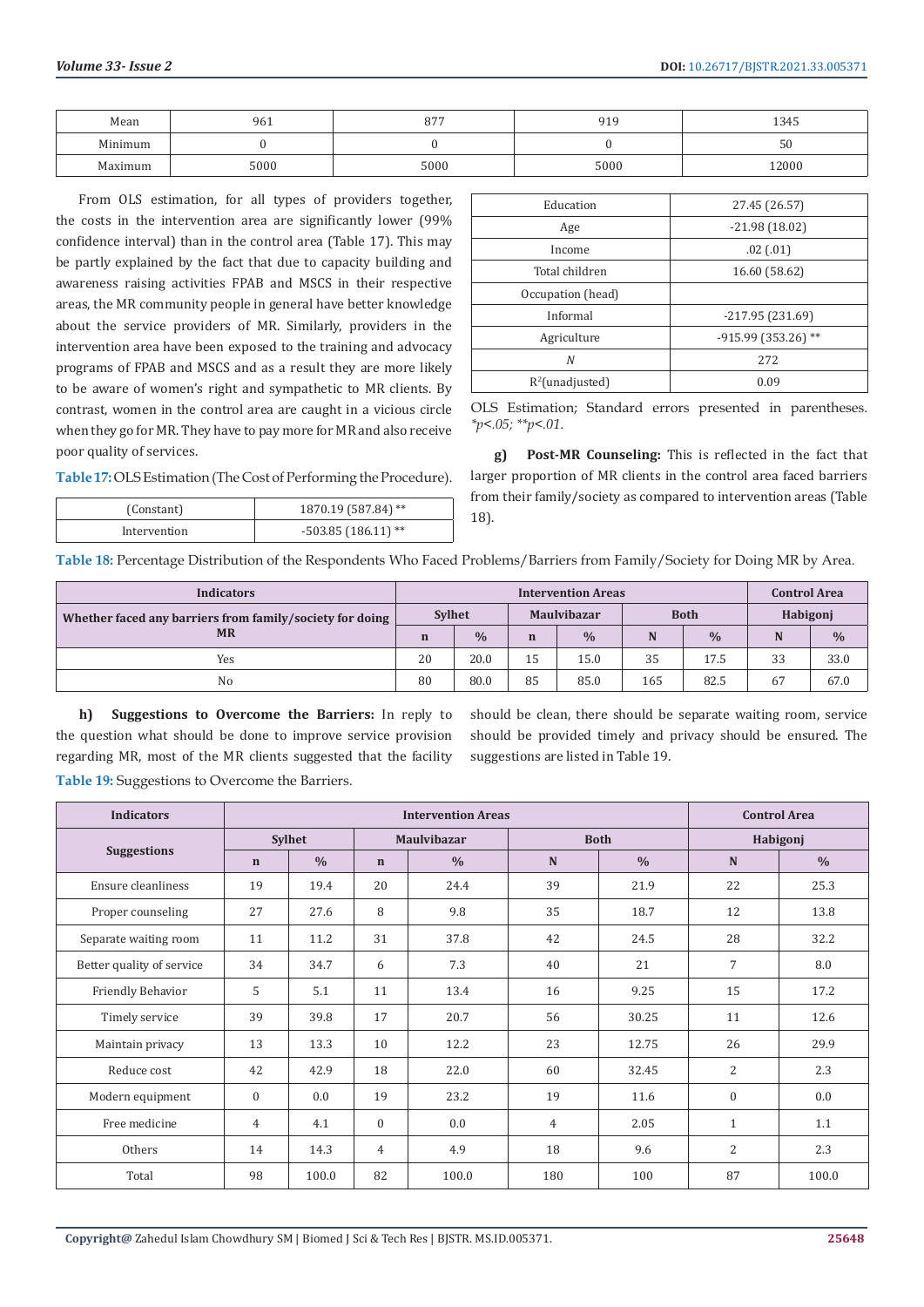**Results from Statistical Analysis (Quality of Care):** Some statistical analysis is done considering some indicators stated before (Tables 20-22). MR related complications are an important indicator of quality of MR. The proportion of respondents who faced complications after MR was markedly higher in control area than intervention areas. In the intervention area, a significantly larger proportion of clients had the procedure performed by a skilled doctor than in the control area. Income also significantly contributed to going to a skilled doctor, both in the intervention and

in the control area. However, the procedure itself was not sufficiently clearly explained to the clients, neither in the intervention nor in the control area. Complications occurred more frequently in the control area and the difference is statistically significant. Clients in the intervention area also received more frequently suggestions after the MR procedure than clients in the control area, including the advice to take rest and to start using family planning methods. However, the procedure itself was not sufficiently clearly explained to the clients, neither in the intervention nor in the control area.

| <b>Quality of the MR Procedure</b> |         | <b>Qualified Doctor</b> |        |           | <b>Complications</b> |     | <b>Explain step</b> |       |      |  |  |
|------------------------------------|---------|-------------------------|--------|-----------|----------------------|-----|---------------------|-------|------|--|--|
| Intervention                       | .44     | (.07)                   | $**$   | $-21$     | (.06)                | **  | .23                 | (.05) | $**$ |  |  |
| Education                          | $-.01$  | (.01)                   |        | $-.02$    | (.01)                | $*$ | .00.                | (.01) |      |  |  |
| Age                                | $-.01$  | (.01)                   | $\ast$ | .00.      | (.01)                |     | .01                 | (.01) |      |  |  |
| Income                             | .00.    | (.00)                   | $**$   | .00.      | (.00)                |     | .00.                | (.00) |      |  |  |
| <b>Total Children</b>              | .02     | (.02)                   |        | .02       | (.02)                |     | .01                 | (.02) |      |  |  |
| Occupation head                    |         |                         |        |           |                      |     |                     |       |      |  |  |
| Formal(base)                       |         |                         |        |           |                      |     |                     |       |      |  |  |
| Informal                           | $-0.05$ | (.07)                   |        | $-0.06$   | (.08)                |     | $-11$               | (.06) |      |  |  |
| Agriculture                        | $-23$   | (.10)                   | $**$   | .03       | (.12)                |     | $-.09$              | (.09) |      |  |  |
| $\mathbf N$                        |         | 276                     |        | 276       |                      |     | 276                 |       |      |  |  |
| Pseudo $R^2$                       |         | .19                     |        | .05       |                      |     | .10                 |       |      |  |  |
| Log likelihood                     |         | $-136.48$               |        | $-182.02$ |                      |     | 137.12              |       |      |  |  |

**Table 20:** Quality of the MR Procedure (Logistic Regression).

Logit estimation; average marginal effects. Standard errors presented in parentheses. *\*p<.05; \*\*p<.01*

**Table 21:** Quality of the MR Procedure (Logistic Regression).

| <b>Quality of the MR Procedure</b> | <b>Explain clearly</b> |           | Pre-counselling |           | <b>Proper pre-counselling</b> |           |       |  |  |
|------------------------------------|------------------------|-----------|-----------------|-----------|-------------------------------|-----------|-------|--|--|
| Intervention                       | .01                    | (.05)     | .25             | (.04)     | $**$                          | .05       | (.05) |  |  |
| Education                          | .01                    | (.01)     | .01             | (.01)     |                               | .01       | (.01) |  |  |
| Age                                | .00.                   | (.00)     | .00.            | (.01)     |                               | .00.      | (.00) |  |  |
| Income                             | 00.                    | (.00)     | .00.            | (.00)     |                               | .00.      | (.00) |  |  |
| <b>Total Children</b>              | .01                    | (.02)     | .02             | (.02)     |                               | .02       | (.02) |  |  |
| Occupation head                    |                        |           |                 |           |                               |           |       |  |  |
| Formal (base)                      |                        |           |                 |           |                               |           |       |  |  |
| Informal                           | .01                    | (.06)     | $-0.06$         | (.06)     |                               | .01       | (.06) |  |  |
| Agriculture                        | $-.03$                 | (.10)     | $-0.06$         | (.09)     |                               | .00.      | (.09) |  |  |
| N                                  | 276                    | 276       |                 |           | 276                           |           |       |  |  |
| Pseudo $R^2$                       | .02                    | .13       |                 |           | .04                           |           |       |  |  |
| Log likelihood                     |                        | $-109.78$ |                 | $-119.07$ |                               | $-112.87$ |       |  |  |

Logit estimation; average marginal effects. Standard errors presented in parentheses. *\*p<.05; \*\*p<.01*

**Table 22:** Quality of the MR Procedure (Logistic Regression).

| <b>Quality of the MR Procedure</b> | <b>Post MR PF</b> |        | Post-counselling |        |      | <b>Barrier</b> |        |      |    | <b>Buy Medicine</b> | <b>Follow</b> up |        |        |    |
|------------------------------------|-------------------|--------|------------------|--------|------|----------------|--------|------|----|---------------------|------------------|--------|--------|----|
| Intervention                       | .24               | (0.04) | **               | .27    | .05) | **             | $-13$  | .05) | ** | $-.02$              | .03)             | .32    | (0.03) | ** |
| Education                          | .00               | (.01)  |                  | $-.01$ | .01) |                | $-.01$ | .01) |    | $-.01$              | .001             | $-.01$ | (0.01) |    |
| Age                                | .00               | (00)   |                  | .00    | .00) |                | $-.01$ | .01) |    | .00                 | .001             | .00    | .001   |    |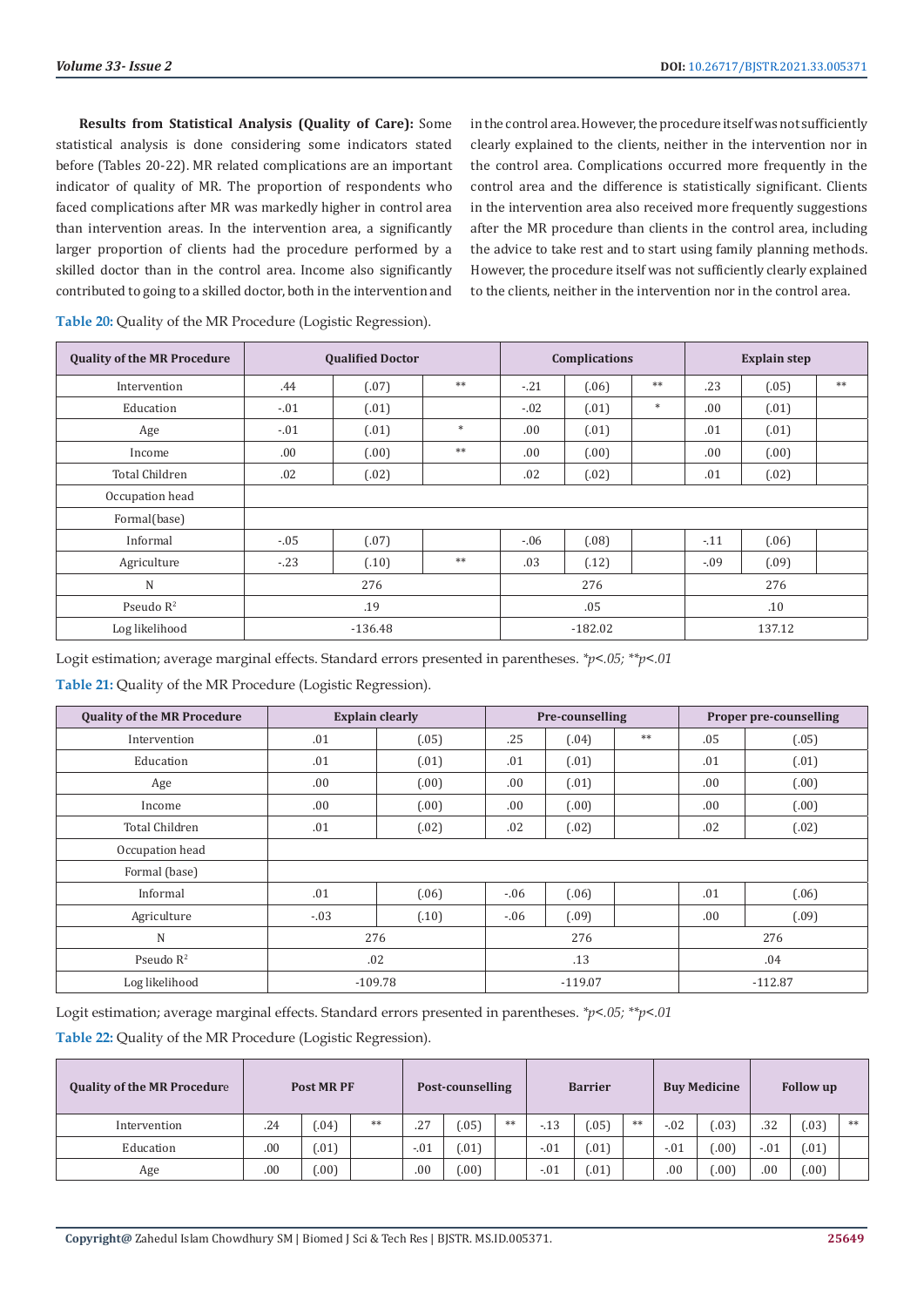| Income                | .00    | (.00)    |     | .00      | (.00) |           | .00    | (.00) |          | .00    | (.00)     | .00    | (.00)  |  |
|-----------------------|--------|----------|-----|----------|-------|-----------|--------|-------|----------|--------|-----------|--------|--------|--|
| <b>Total Children</b> | .00    | (.01)    |     | $-.01$   | (.01) |           | .02    | (.02) | $\ast$   | .01    | (.01)     | .01    | (.01)  |  |
| Occupation head       |        |          |     |          |       |           |        |       |          |        |           |        |        |  |
| Formal (base)         |        |          |     |          |       |           |        |       |          |        |           |        |        |  |
| Informal              | .00    | (.05)    |     | .07      | (.05) |           | $-.05$ | (.07) |          | $-.03$ | (.03)     | $-.01$ | (06)   |  |
| Agriculture           | $-.10$ | (.09)    |     | .01      | (.07) |           | $-.01$ | (.10) |          | $-14$  | (.08)     | $-12$  | (0.09) |  |
| N                     | 276    |          | 276 |          | 276   |           | 276    |       | 276      |        |           |        |        |  |
| Pseudo $R^2$          | .19    |          | .33 |          | .06   |           | .11    |       | .27      |        |           |        |        |  |
| Log likelihood        |        | $-98.29$ |     | $-65.00$ |       | $-140.86$ |        |       | $-56.68$ |        | $-104.12$ |        |        |  |

Logit estimation; average marginal effects. Standard errors presented in parentheses. *\*p<.05; \*\*p<.01*

#### **Results from KIIs**

KIIs were conducted in order to complement the findings from the surveys. Key findings are:

a) Awareness creation and mobilization program among the community people on safe timeline for MR, service providers for safe MR and dements of early marriage through focus group discussion, courtyard discussion/meetings, film shows, etc. have contributed to the results obtained. The advocacy programs/seminar organized with government agencies, religious leaders, health professionals and community leaders, in order to recognize, protect and fulfill women's rights has also contributed to the results obtained

b) Adequate measures were taken for provision of post MR complications, post MR contraceptive services, creation of functional referral mechanism, and referral of high risk cases to higher level public/NGO facilities. All classes of people belonging to different age groups and socio economic categories get the relevant message regarding WHY, WHEN, WHERE, and by WHOM the MR should be performed. This has contributed to increased mass awareness regarding FP and MR related issues.

c) Religious dogma/superstitions among people regarding MR have been reduced. Their knowledge and awareness regarding the need for MR (and avoiding abortion) to terminate unwanted pregnancy has increased significantly. Moreover, their awareness regarding consequences of not using family planning and adverse impact of frequent pregnancies has increased tremendously.

#### **Conclusion**

The study is carried out in two intervention (Sylhet and Maulvibazar) and one control (Habiganj) areas. The study sample included 300 respondents- 200 MR clients from intervention and 100 from control areas. The clients were asked different issues (knowledge, attitudes and practices) regarding methods of family planning and MR. The clients in intervention areas were more aware compared to control area. Knowledge about timeline of MR is

crucial for safe MR. The present study also assessed the knowledge of MR clients based on their awareness on this timeline of MR. It was found that 74 % of women had correct knowledge about the timeline of safe MR in control area, while the proportion was considerably higher in intervention areas (88%). The intervention has been successful in improving respondents' knowledge and practice regarding MR. However, it appears that the intervention had a significantly stronger positive effect on the MR clients.

However, it appears that the intervention had a significantly stronger positive effect on the MR clients. MR services utilization is not higher in the intervention area than in the control area, but regarding post-MR counseling there was a difference: it was carried out more frequently in the intervention area and more often it includes family planning services. The proportion of MR clients that had their procedure carried out on time and by a skilled provider was significantly higher in the intervention area than in the control area. Clients in the intervention area faced less complication than clients in the control area, although there is still room for improvement in the intervention area. The quality of pre and postcounseling was also better in intervention area. Both MSCS and FPAB undertook important steps to creating awareness among the policy makers and community level people for considering MR as a women's rights, thus applying a right based approach. They also confirmed access to safe MR by providing quality MR services. FPAB, for example, delivered educational session on reproductive health and MR.

Another factor was that both MSCS and FPAB invested in capacity development of their staff. Health staff that carried out the MR-procedure was informed on infection prevention and on applying standard guidelines for the procedure in order to improve the quality of the services. Furthermore, an effective referral system was established with GO-NGO-Private service delivery outlets to ensure management of service complications, including post MR complications. The quality of MR services provided by FPAB and MSCS was much better because the client's history was adequately taken to check for contraindications, good follow-up care was